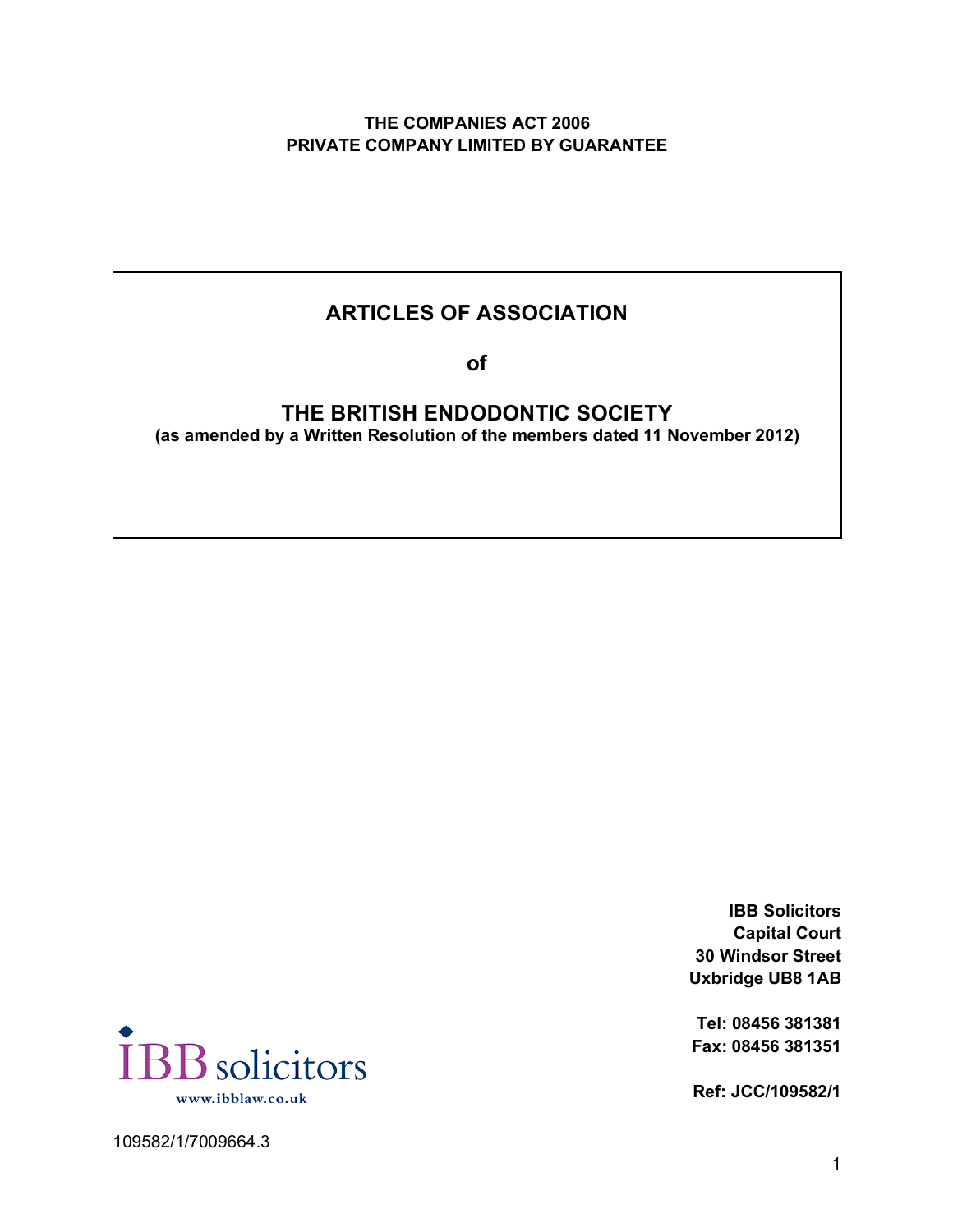# **COMPANIES ACT 2006 PRIVATE COMPANY LIMITED BY GUARANTEE AND NOT HAVING A SHARE CAPITAL**

# **ARTICLES OF ASSOCIATION OF THE BRITISH ENDODONTIC SOCIETY**

#### **Name**

1. The company's name is **'The British Endodontic Society'** (and in this document, is called the **'society'**).

#### **Interpretation**

2. In the articles:

**'address'** means a postal address or, for the purposes of electronic communication, a fax number, an e-mail or postal address or a telephone number for receiving text messages in each case registered with the Society;

**'the articles'** means the Society's articles of association;

**'the Society'** means the company intended to be regulated by the articles which is a charity for the purposes of the Charities Act 2011;

**'clear days'** in relation to the period of a notice means a period excluding:

- The day when the notice is given or deemed to be given; and
- The day for which it is given or on which it is to take effect;

**'the Commission'** means the Charity Commission for England and Wales;

**'Companies Acts'** means the Companies Acts (as defined in section 2 of the Companies Act 2006) insofar as they apply to the Society;

**'the Council'** means the board of trustees;

**'document'** includes, unless otherwise specified, any document sent or supplied in electronic form;

**'electronic form'** has the meaning given in section 1168 of the Companies Act 2006;

**'General Meeting'** means a meeting of the members of the Society called and held in accordance with the articles and which all members of the Society are invited to attend;

**'Honorary Officers'** means those officers of the Council appointed in accordance with article 34;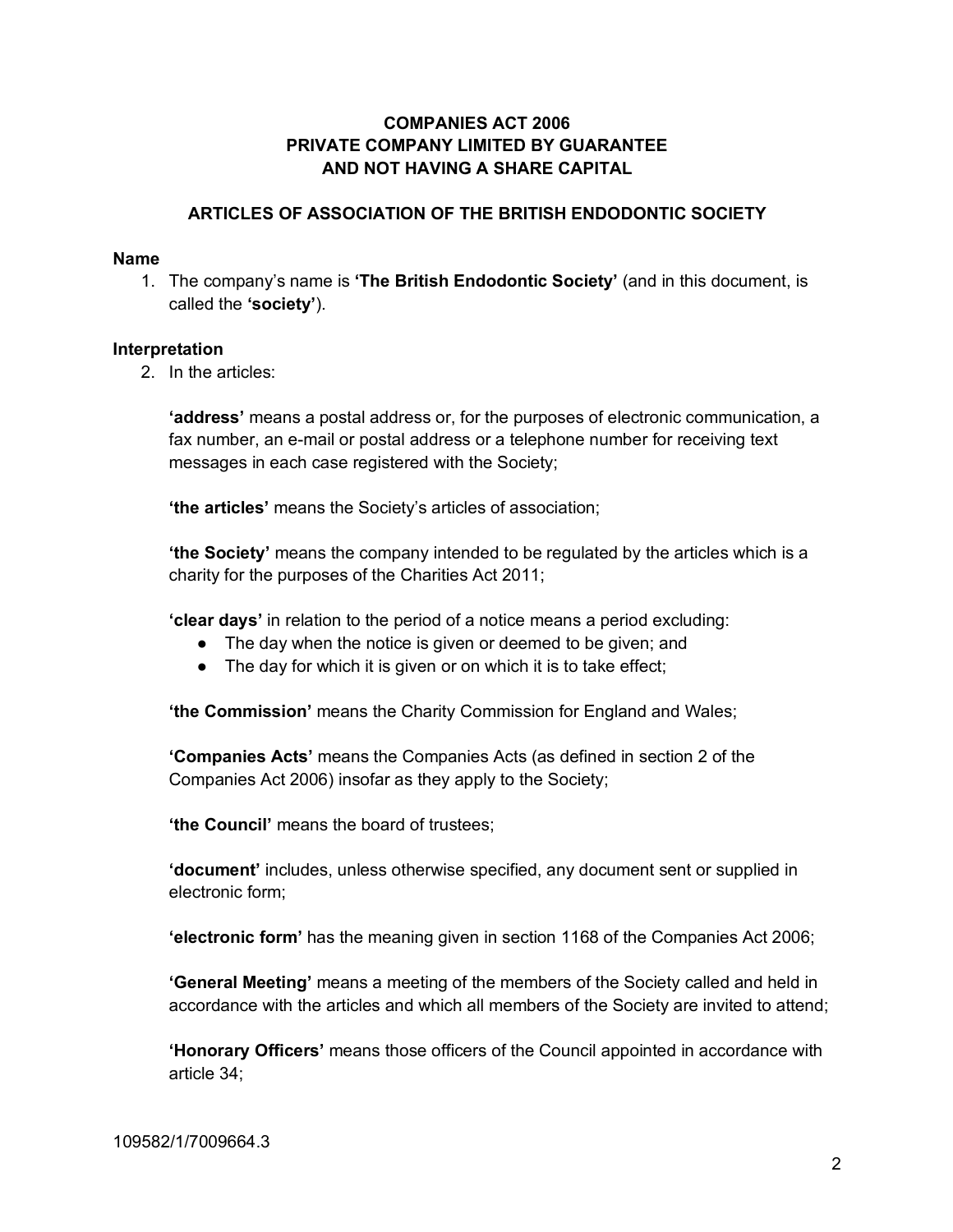**'Honorary Secretary'** means the person elected at an annual general meeting by the members to perform the duties of the secretary of the Society;

**'the memorandum'** means the Society's memorandum of association;

**'officers'** means the trustees including the elected Honorary Officers;

**'ordinary resolution'** means a resolution agreed by a simple majority;

**'the President'** means the individual elected at an annual general meeting by the members in accordance with article 34(1);

**'the seal'** means the common seal of the Society if it has one;

**'special resolution'** means a resolution of which at least 14 days' notice has been given, agreed by a 75% majority;

**'the trustees'** means the directors of the Society. The trustees are charity trustees as defined by section 177 of the Charities Act 2011;

**'UK Dentists Register'** means the Dentists Register as maintained by the General Dental Council;

**'the United Kingdom'** means Great Britain and Northern Ireland; and

words importing one gender shall include all genders, and the singular includes the plural and vice versa.

Unless the context otherwise requires words or expressions contained in the articles have the same meaning as in the Companies Acts but excluding any statutory modification not in force when this constitution becomes binding on the Society.

Apart from the exception mentioned in the previous paragraph a reference to an Act of Parliament includes any statutory modification or re-enactment of it for the time being in force.

# **Liability of members**

3. The liability of the members is limited to a sum not exceeding  $£1$ , being the amount that each member undertakes to contribute to the assets of the Society in the event of its being wound up while he, she or it is a member or within one year after he, she or it ceases to be a member, for:

(1) payment of the Society's debts and liabilities incurred before he, she or it ceases to be a member;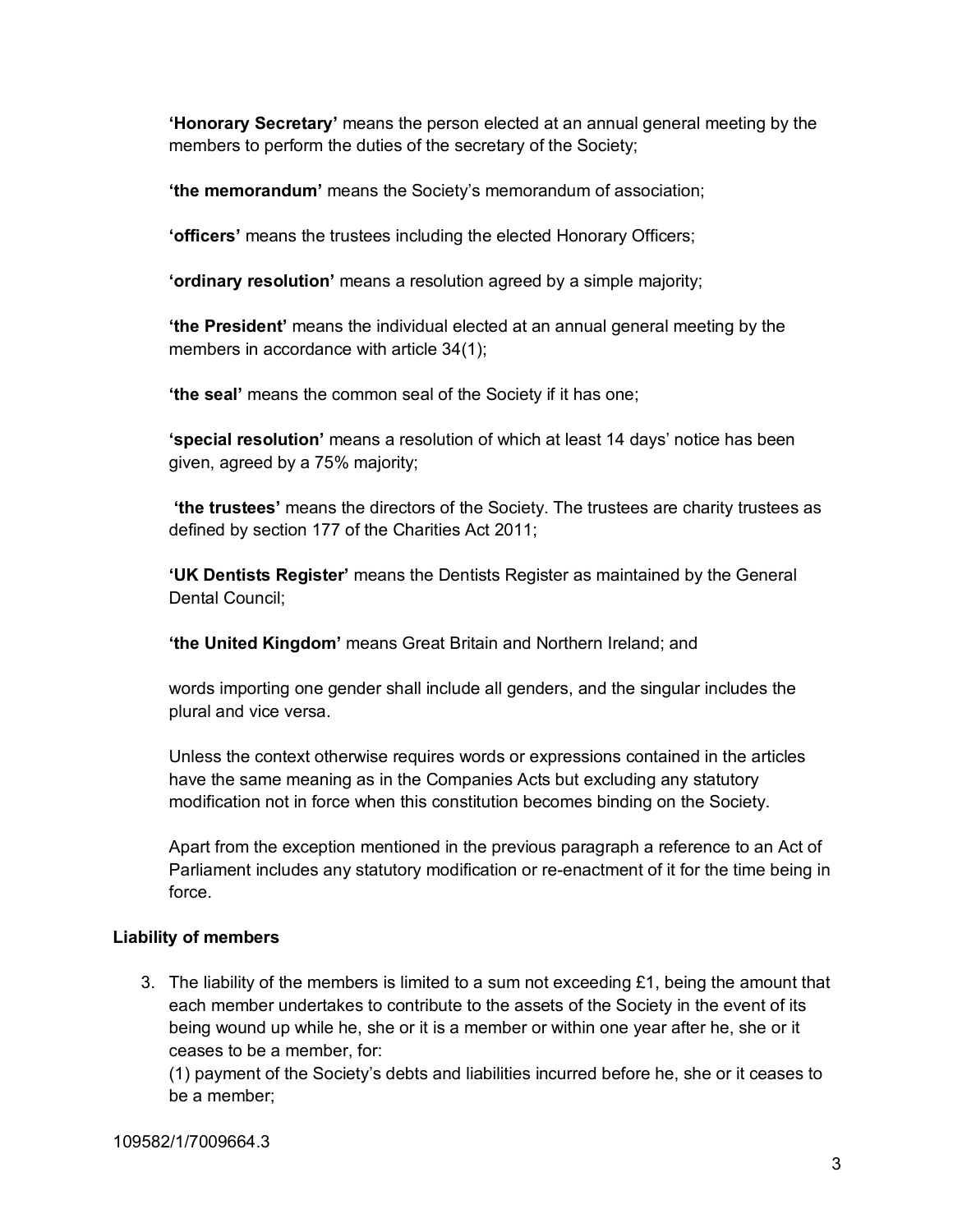(2) payment of the costs, charges and expenses of winding up; and

(3) adjustment of the rights of the contributories among themselves.

# **Objects**

- 4. The Society's object ('Object') is to promote and advance endodontology to ensure that the dental and general health of the nation is both maintained and improved and that lifelong education of the practitioner is encouraged and facilitated.
- 5. Nothing in the articles shall authorise an application of the property of the Society for purposes which are not charitable in accordance with section 7 of the Charities and Trustee Investment (Scotland) Act 2005 and/or section 2 of the Charities Act (Northern Ireland) 2008.

### **Powers**

6. The Society has power to do anything which is calculated to further its Object or is conducive or incidental to doing so. In particular, the Society has power:

(1) to raise funds. In doing so, the Society must not undertake any taxable permanent trading activity and must comply with any relevant statutory regulations;

(2) to buy, take on lease or in exchange, hire or otherwise acquire any property and to maintain and equip it for use;

(3) to sell, lease or otherwise dispose of all or any part of the property belonging to the Society. In exercising this power, the Society must comply as appropriate with sections 117, 119, 120, 121, 122, 123 and/or 129 of the Charities Act 2011;

(4) to borrow money and to charge the whole or any part of the property belonging to the Society as security for repayment of the money borrowed or as security for a grant or the discharge of an obligation. The Society must comply as appropriate with sections 124, 125, 126, and/or 129 of the Charities Act 2011, if it wishes to mortgage land;

(5) to cooperate with other charities, voluntary bodies and statutory authorities and to exchange information and advice with them;

(6) to establish or support any charitable trusts, associations or institutions formed for the charitable purpose included in the Object;

(7) to acquire, merge with or to enter into any partnership or joint venture arrangement with any other charity;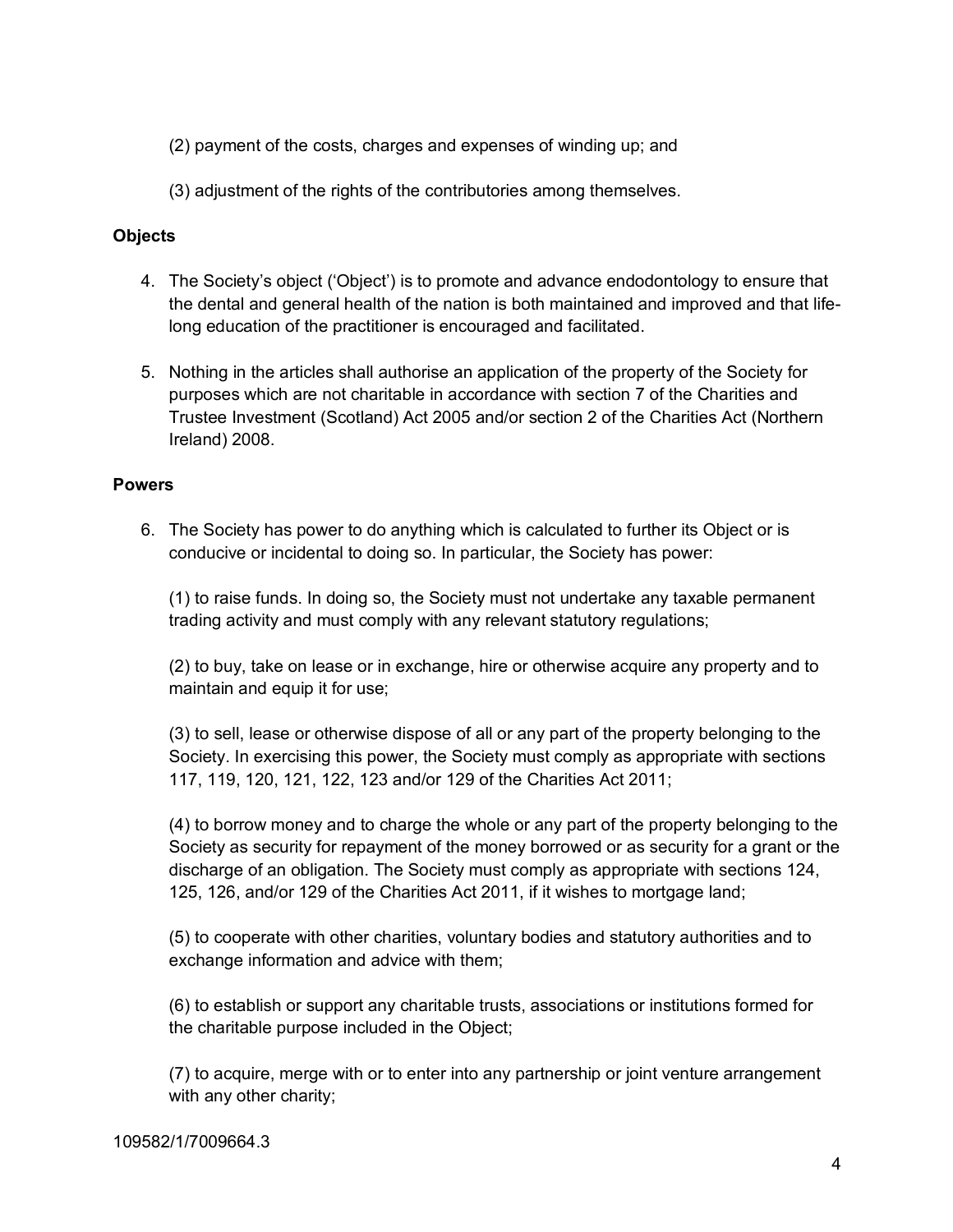(8) to set aside income as a reserve against future expenditure but only in accordance with a written policy about reserves;

(9) to employ and remunerate such staff as are necessary for carrying out the work of the Society. The Society may employ or remunerate a trustee only to the extent it is permitted to do so by article 8 and provided it complies with the conditions in that article;

(10) to:

- (a) Deposit or invest funds;
- (b) Employ a professional fund-manager; and
- (c) Arrange for the investments or the property of the Society to be held in the name of a nominee; in the same manner and subject to the same conditions as the trustees of a trust are permitted to do by the Trustee Act 2000;

(11) to provide indemnity insurance for the trustees in accordance with, and subject to the conditions in, section 189 of the Charities Act 2011;

(12) to pay out of the funds of the Society the costs of forming and registering the Society both as a company and as a charity.

# **Application of income and property**

- 7. (1) The income and property of the Society shall be applied solely towards the promotion of the Object.
	- (2)

(a) A trustee is entitled to be reimbursed from the property of the Society or may pay out of such property reasonable expenses properly incurred by him or her when acting on behalf of the Society.

(b) A trustee may benefit from trustee indemnity insurance cover purchased at the Society's expense in accordance with, and subject to the conditions in, section 189 of the Charities Act 2011.

(c) A trustee may receive indemnity from the Society in the circumstances specified in article 60.

(d) A trustee may not receive any other benefit or payment unless it is authorised by article 8.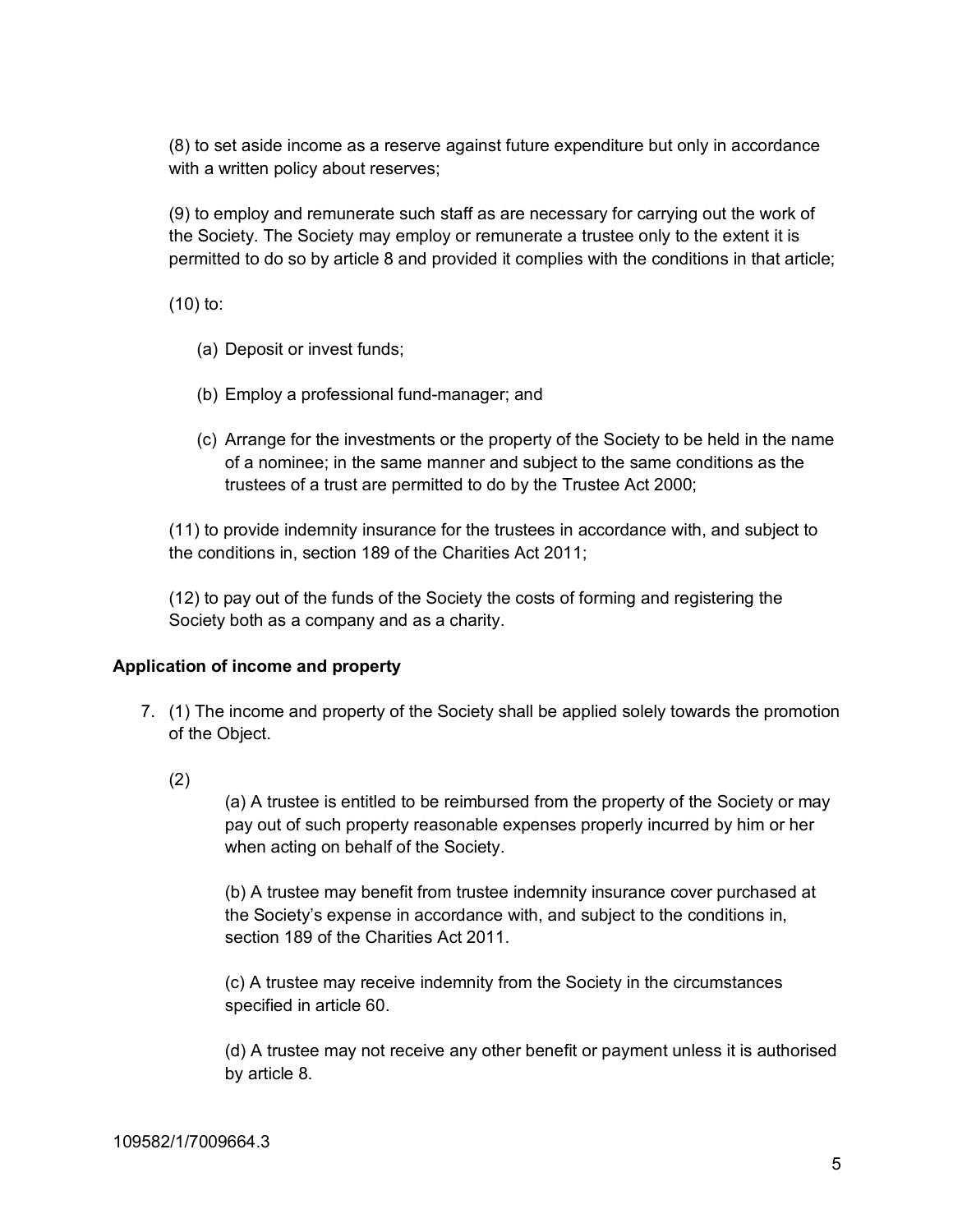(3) Subject to article 8, none of the income or property of the Society may be paid or transferred directly or indirectly by way of dividend bonus or otherwise by way of profit to any member of the Society. This does not prevent a member who is not also a trustee receiving:

- (a) a benefit from the Society in the capacity of a beneficiary of the Society;
- (b) reasonable and proper remuneration for any goods or services supplied to the Society.

### **Benefits and payments to Society trustees and connected persons**

### 8. (1) **General provisions**

No trustee or connected person may:

- (a) buy any goods or services from the Society on terms preferential to those applicable to members of the Society;
- (b) sell goods, services, or any interest in land to the Society;
- (c) be employed by, or receive any remuneration from, the Society;
- (d) receive any other financial benefit from the Society;

Unless the payment is permitted by sub-clause (2) of this article, or authorised by the court or the Charity Commission.

In this article a **'financial benefit'** means a benefit, direct or indirect, which is either money or has monetary value.

#### **Scope and powers permitting trustee or connected persons' benefit**

(2)

(a) A trustee or connected person may receive a benefit from the Society in the capacity of a beneficiary of the Society provided that a majority of the trustees do not benefit in this way.

(b) A trustee or connected person may enter into a contract for the supply or services, or of goods that are supplied in connection with the provision of services, to the Society where that is permitted in accordance with, and subject to the conditions in, sections 185, 186, 187, 188, 350, 351, and/or 352 of the Charities Act 2011.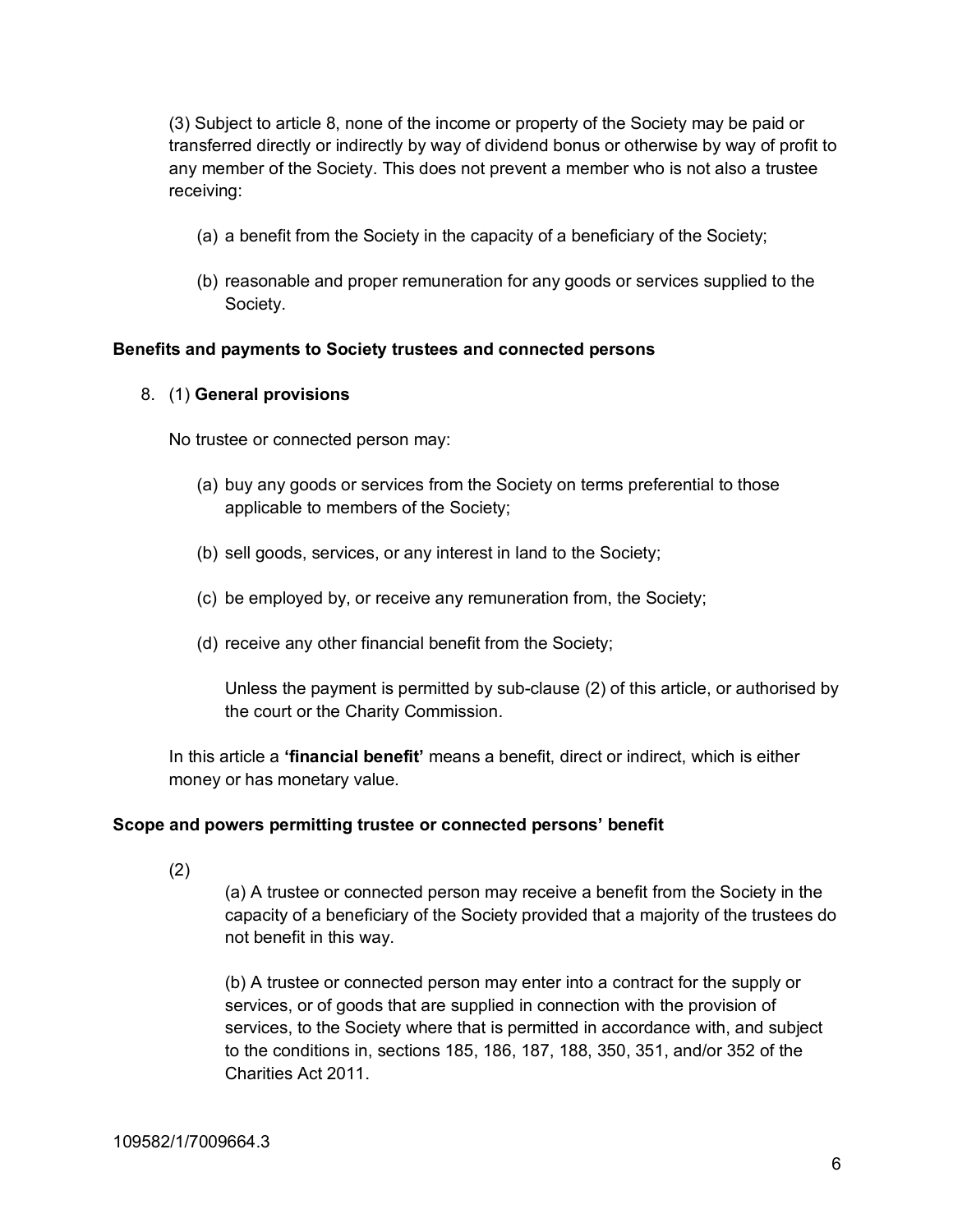(c) Subject to sub-clause (3) of this article a trustee or connected person may provide the Society with goods and/or services.

(d) A trustee or connected person may receive interest on money lent to the Society at a reasonable and proper rate which must not be more than the Bank of England bank rate (also known as the base rate).

(c) A trustee or connected person may receive rent for premises let by the trustee or connected person to the Society. The amount of the rent and the other terms of the lease must be reasonable and proper. The trustee concerned must withdraw from any meeting at which such a proposal or the rent or other terms of the lease are under discussion.

(f) A trustee or connected person may take part in the normal trading and fundraising activities of the Society on the same terms as members of the Society.

#### **Payment for supply of goods and/or services - controls**

(3) The Society and its trustees may only rely upon the authority provided by sub-clause (2)(c) of this article if each of the following conditions is satisfied:

(a) the amount or maximum amount of the payment for the goods and/or services is set out in an agreement in writing between the Society and its trustees (as the case may be) and the trustee or connected person supplying the goods and/or services ('the supplier') under which the supplier is to supply the goods and/or services in question to or on behalf of the Society;

(b) the amount or maximum amount of the payment for the goods and/or services does not exceed what is reasonable in the circumstances for the supply of the goods and/or services in question;

(c) the other trustees are satisfied that it is in the best interests of the Society to contract with the supplier rather than with someone who is not a trustee or connected person. In reaching that decision the trustees must balance the advantage of contracting with a trustee or connected person against the disadvantages of doing so;

(d) the supplier is absent from the part of any meeting at which there is discussion of the proposal to enter into a contract or arrangement with him or her or it with regard to the supply of goods and/or services to the Society;

(e) the supplier does not vote on any such matter and is not to be counted when calculating whether a quorum of trustees is present at the meeting;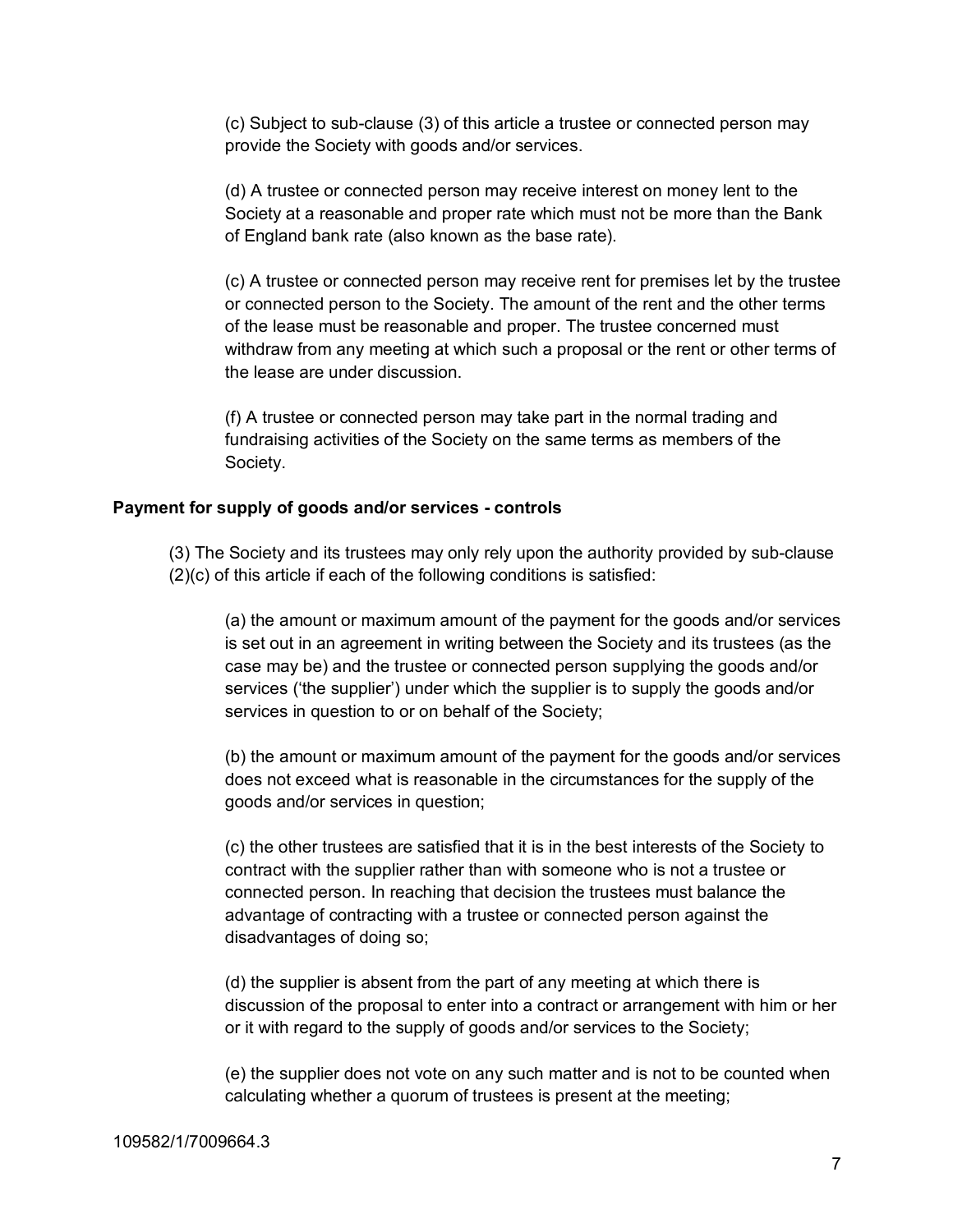(f) the reason for their decision is recorded by the trustees in the minute book; and

(g) a majority of the trustees then in office are not in receipt of remuneration or payments authorised by article 8.

(4) In sub-clauses (2) and (3) of this article:

(a) **'Society'** includes any company in which the Society:

(i) holds more than 50% of the shares; or

(ii) controls more than 50% of the voting rights attached to the shares; or

(iii) has the right to appoint one or more directors to the board of the company.

(b) **'connected person'** includes any person within the definition in article 65 **(Interpretation)**.

### **Declaration of trustees' interests**

9. A trustee must declare the nature and extent of any interest, direct or indirect, which she or he has in a proposed transaction or arrangement with the Society or in any transaction or arrangement entered into by the Society which has not been previously declared. A trustee must absent himself or herself from any discussions of the Council in which it is possible that a conflict will arise between his or her duty to act solely in the interests of the Society and any personal interest (including but not limited to any personal financial interest).

#### **Conflicts of interests and conflicts of loyalties**

10. (1) If a conflict of interests arises for a trustee because of a duty of loyalty owed to another organisation or person and the conflict is not authorised by virtue of any other provision in the articles, the unconflicted trustees may authorise such a conflict of interests where the following conditions apply:

> (a) the conflicted trustee is absent from the part of the meeting at which there is a discussion of any arrangement or transaction affecting that other organisation or person;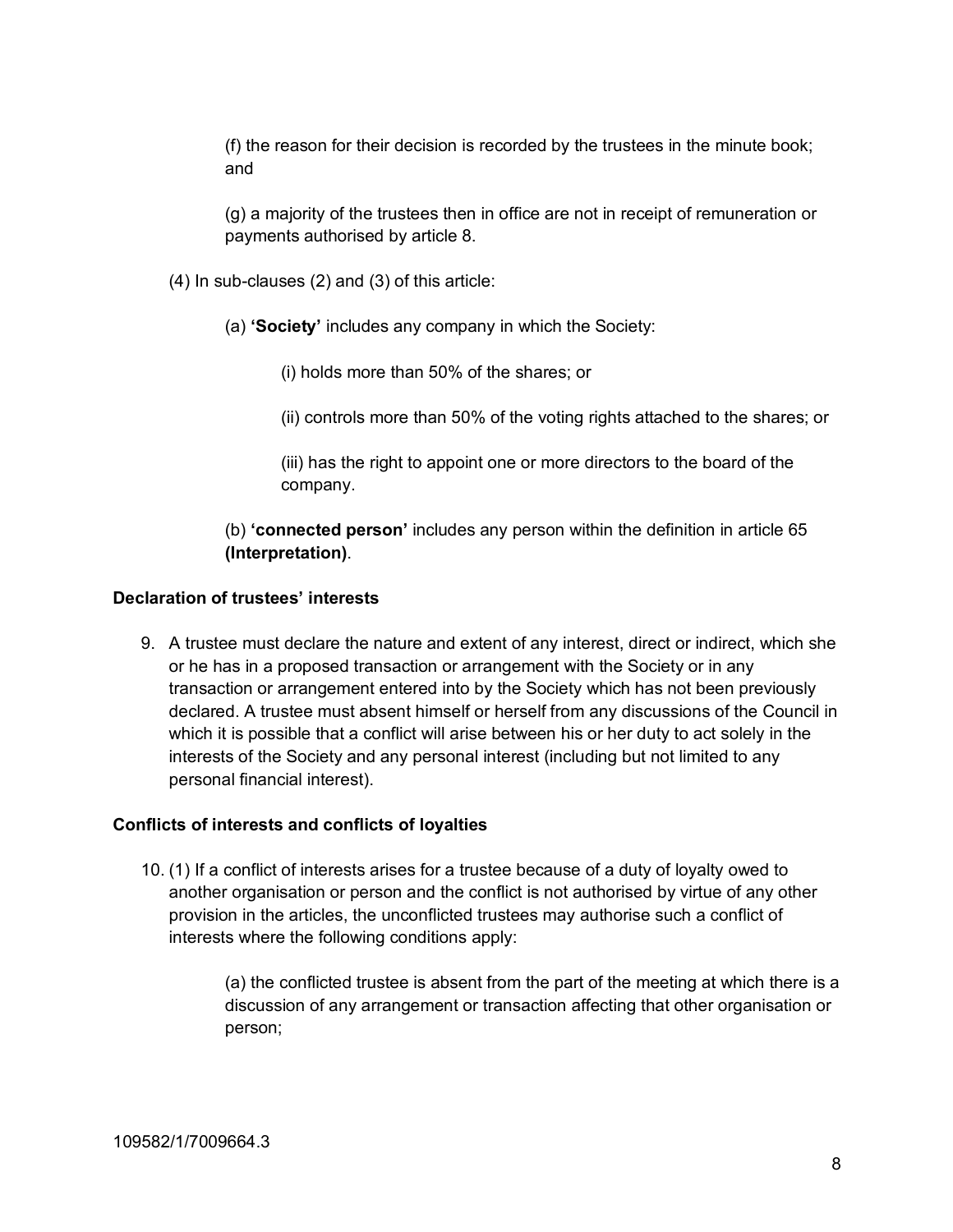(b) the conflicted trustee does not vote on any such matter and is not to be counted when considering whether a quorum of trustees is present at the meeting; and

(c) the unconflicted trustees consider it is in the interests of the Society to authorise the conflict of interests in the circumstances applying.

(2) In this article a conflict of interests arising because of a duty of loyalty owed to another organisation or person only refers to such a conflict which does not involve a direct or indirect benefit of any nature to a trustee or to a connected person.

### **Members**

11. (1) The subscribers to the memorandum are the first members of the Society.

(2) Membership shall be available to dentists who are registered in the UK Dentists Register, registered on Dentists Registers or the equivalent in their country of residence (if outside of the UK) and student dentists who meet such criteria as the Council shall determine.

(3) Overseas Membership shall be available to dentists who are registered on Dentists' Registers or the equivalent in their country of residence.

- (4) The trustees will set an annual fee for membership which is due from its members.
- (5) Membership is not transferable.
- (6) Members may be unlimited in number.
- (7) The trustees must keep a register of names and addresses of the members.

#### **Classes of membership**

12. (1) The trustees may establish classes of membership with different rights and obligations and shall record the rights and obligations in the register of members.

(2) The trustees may alter the rights or obligations attached to a class of membership as they in their absolute discretion think fit.

(3) The provisions in the articles about General Meetings shall apply to any meeting relating to the variation of the rights of any class of members.

(4) The trustees may establish other classes of associate membership with different rights and obligations and may prescribe their respective privileges and duties and set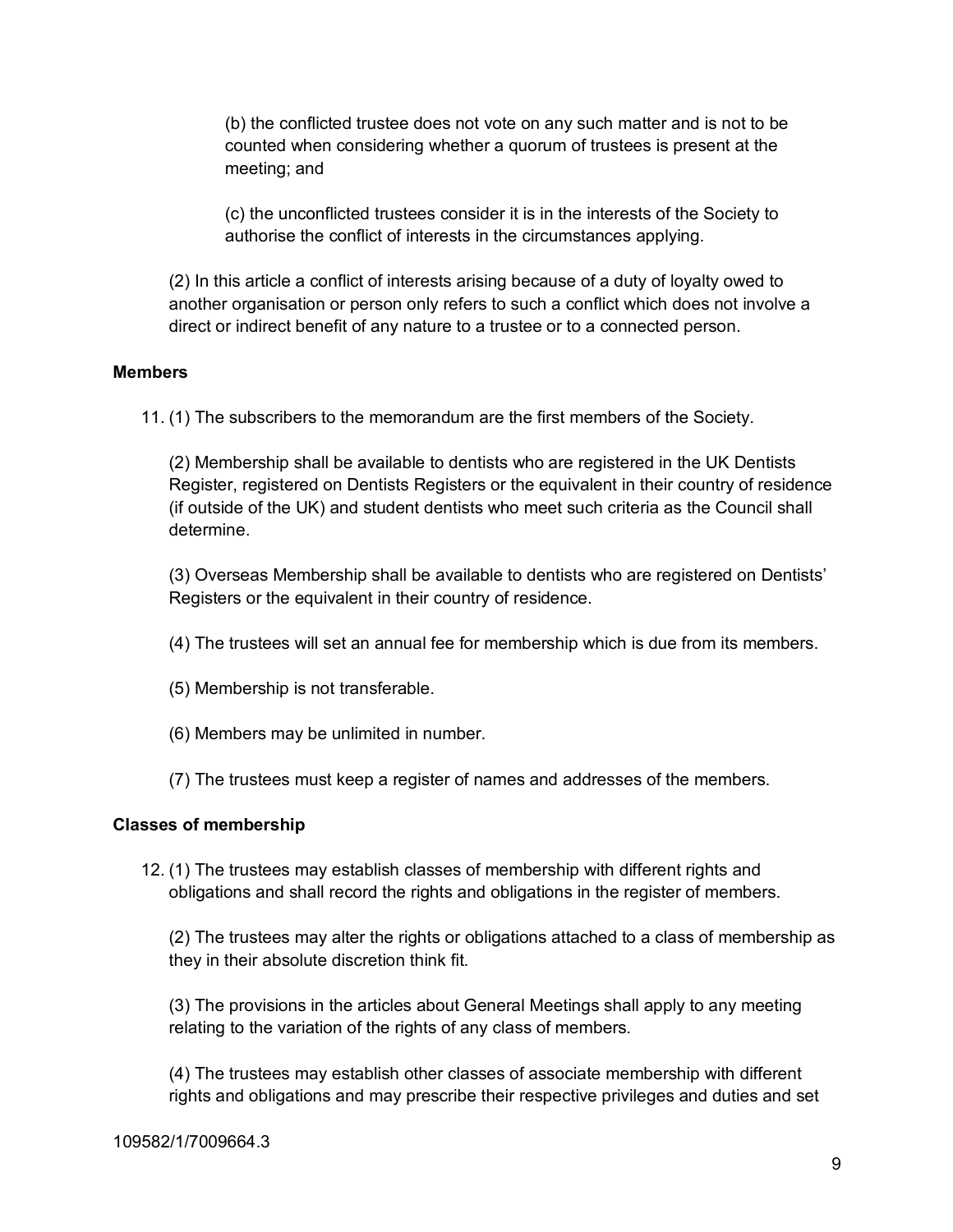out the amount of any subscriptions (if any) as they think fit and may admit and remove such associate members in accordance with such regulations as the trustees may make provided that no associate members shall be members of the Charity for the purposes of the Companies Acts.

(5) The trustees may admit and remove such associate members in accordance with such regulations as the trustees may make.

### **Termination of membership**

13. Membership is terminated if:

(1) the member dies;

(2) the member resigns by written notice to the Society unless, after the resignation, there would be fewer than two members;

(3) any sum due from from the member to the Society is not paid in full within three months of it falling due;

(4) the member is removed from membership by a resolution of the Council that it is in the best interests of the Society that his or her or its membership is terminated. A resolution to remove a member from membership may only be passed if:

- (a) the member has been given at least twenty-one days' notice in writing of the meeting of the Council at which the resolution will be proposed and the reasons why it is to be proposed;
- (b) the member or, at the option of the member, the member's representative (who need not be a member of the Society) has been allowed to make representations to the meeting.

#### **General meetings**

14. (1) The Society must hold its first annual general meeting within eighteen months after the date of its incorporation.

(2) An annual general meeting must be held in each subsequent year and not more than fifteen months may elapse between successive annual general meetings.

15. The trustees may call a General Meeting at any time.

#### **Notice of General Meetings**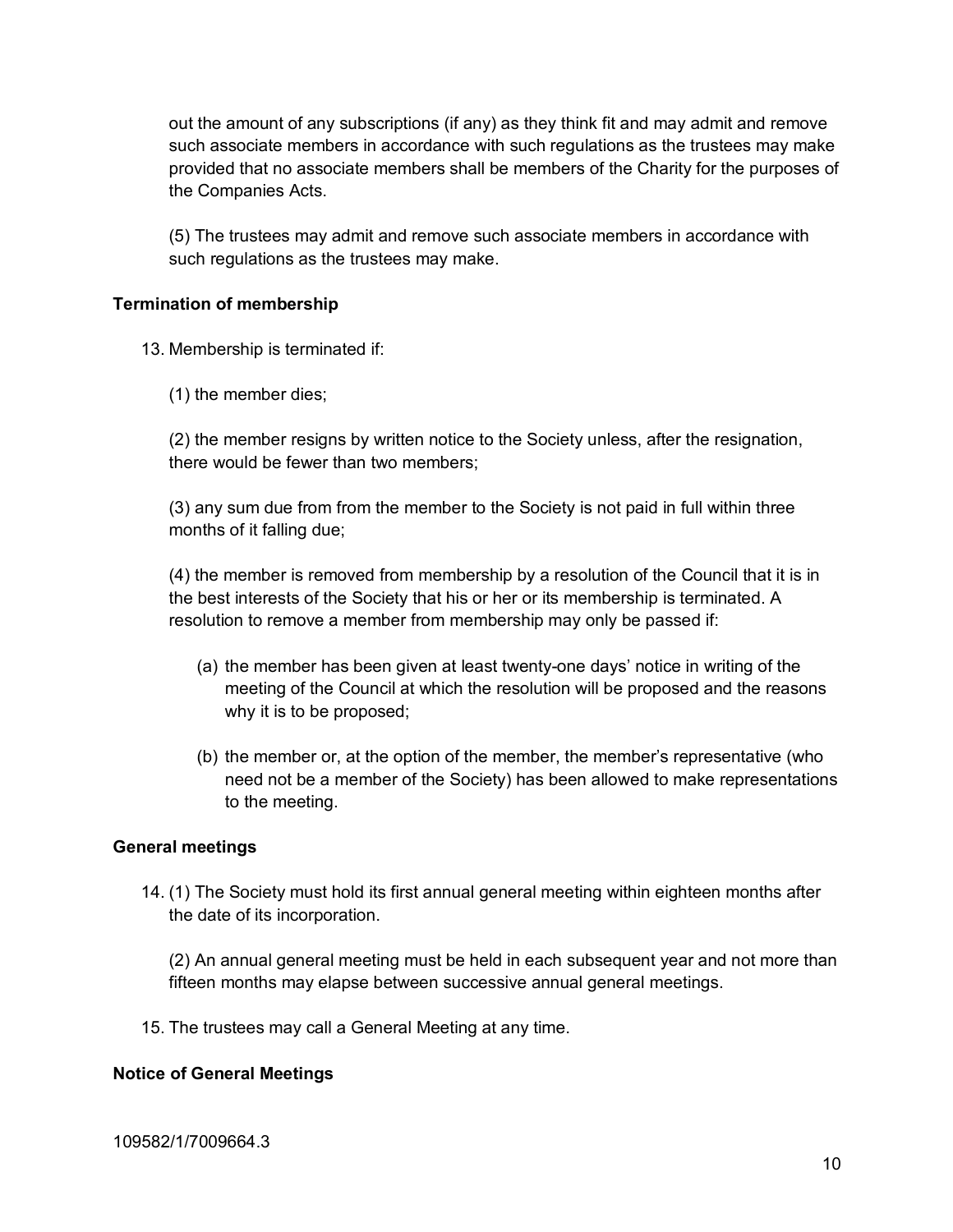16. (1) The minimum periods of notice required to hold a General Meeting of the Society are:

- (a) twenty-one clear days for an annual general meeting or a General Meeting called for the passing of a special resolution;
- (b) fourteen clear days for all other General Meetings.

(2) A General Meeting may be called by shorter notice if it is so agreed by a majority in number of members having a right to attend and vote at the meeting, being a majority who together hold not less than 90 percent of the total voting rights.

(3) The notice must specify the date time and place of the meeting and the general nature of the business to be transacted. If the meeting is to be an annual general meeting, the notice must say so. The notice must also contain a statement setting out the right of members to appoint a proxy under section 324 of the Companies Act 2006 and article 23.

- (4) The notice must be given to all the members and to the trustees and auditors.
- 17. The proceedings at a meeting shall not be invalidated because a person who was entitled to receive notice of the meeting did not receive it because of an accidental omission by the Society.

# **Proceedings at General Meetings**

18. (1) No business shall be transacted at any General Meeting unless a quorum is present.

(2) A quorum is 15 members present in person and entitled to vote upon the business to be conducted at the meeting including at least two Honorary Officers.

- 19. (1) If:
	- (a) a quorum is not present within half an hour from the time appointed for the meeting; or
	- (b) during a meeting a quorum ceases to be present;

the meeting shall be adjourned to such time and place as the trustees shall determine.

(2) The trustees must not reconvene the meeting and must give at least seven clear days' notice of the reconvened meeting stating the date, time and place of the meeting and also setting out the number of members that will constitute a quorum at the reconvened meeting.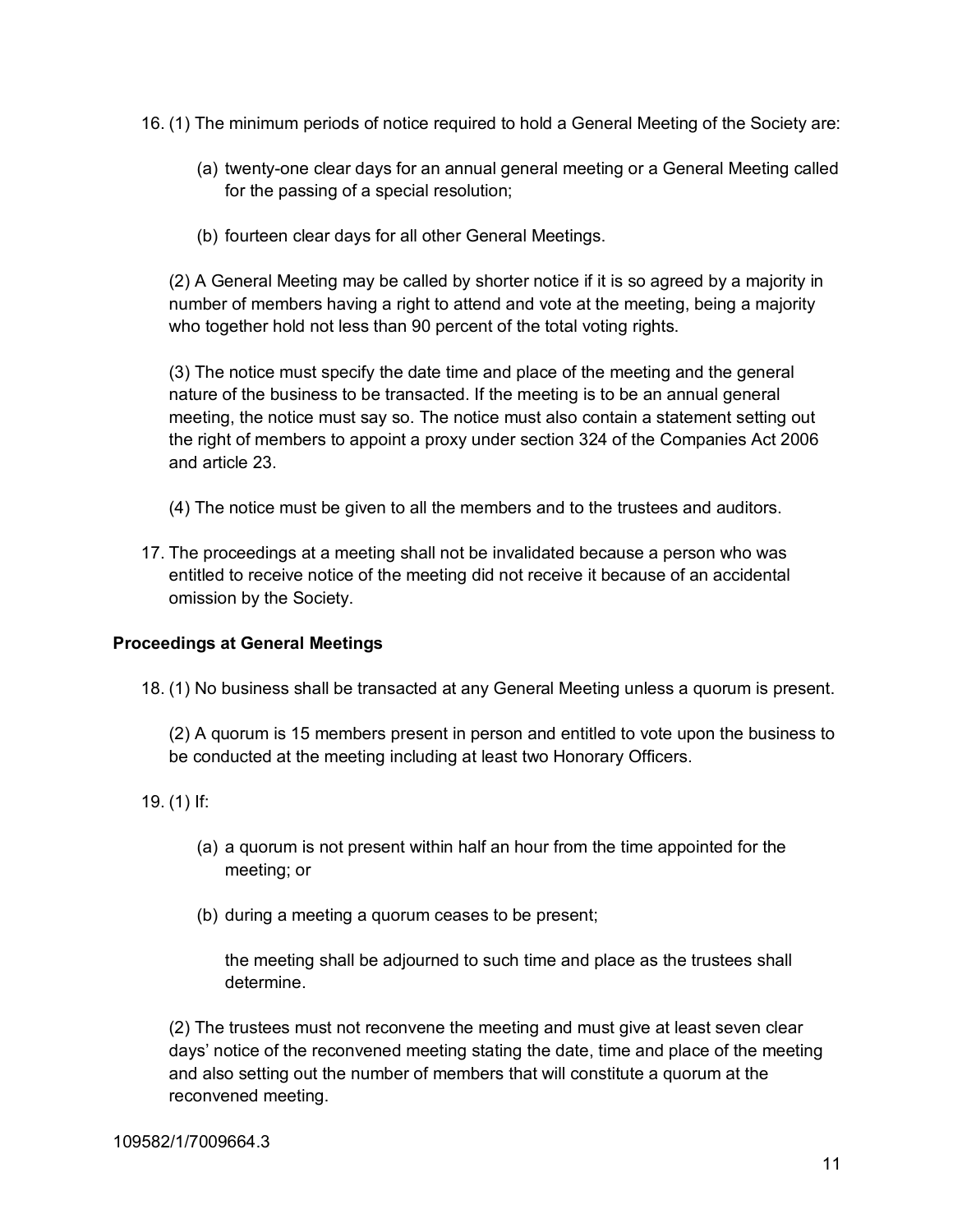(3) In the event of a reconvened meeting the quorum may be less than that specified in article 18(2) and shall be such number as the trustees in their absolute discretion decide.

(4) If no quorum is present at the reconvened meeting within fifteen minutes of the time specified for the start of the meeting the meeting shall be abandoned.

20. (1) General Meetings shall be chaired by the President of the Society.

(2) If the President is not present within fifteen minutes of the start time appointed for the meeting one of the Honorary Officers shall chair the meeting.

21. (1) The members present in person or by proxy at a meeting may resolve by ordinary resolution that the meeting shall be adjourned.

(2) The person who is chairing the meeting must decide the date, time and place at which the meeting is to be reconvened unless those details are specified in the resolution.

(3) No business shall be conducted at a reconvened meeting unless it could properly have been conducted at the meeting had the adjournment not taken place.

(4) If a meeting is adjourned by a resolution of the members for more than seven days, at least seven clear days' notice shall be given of the reconvened meeting stating the date, time and place of the meeting.

- 22. (1) Any vote at a meeting shall be decided by a show of hands unless before, or on the declaration of the result of, the show of hands a poll is demanded:
	- (a) by the person chairing the meeting; or
	- (b) by at least two members present in person or by proxy and having the right to vote at the meeting; or
	- (c) by a member or members present in person or by proxy representing not less than one-tenth of the total voting rights of all the members having the right to vote at the meeting.
	- (2)
		- (a) The declaration by the person who is chairing the meeting of the result of a vote shall be conclusive unless a vote is demanded.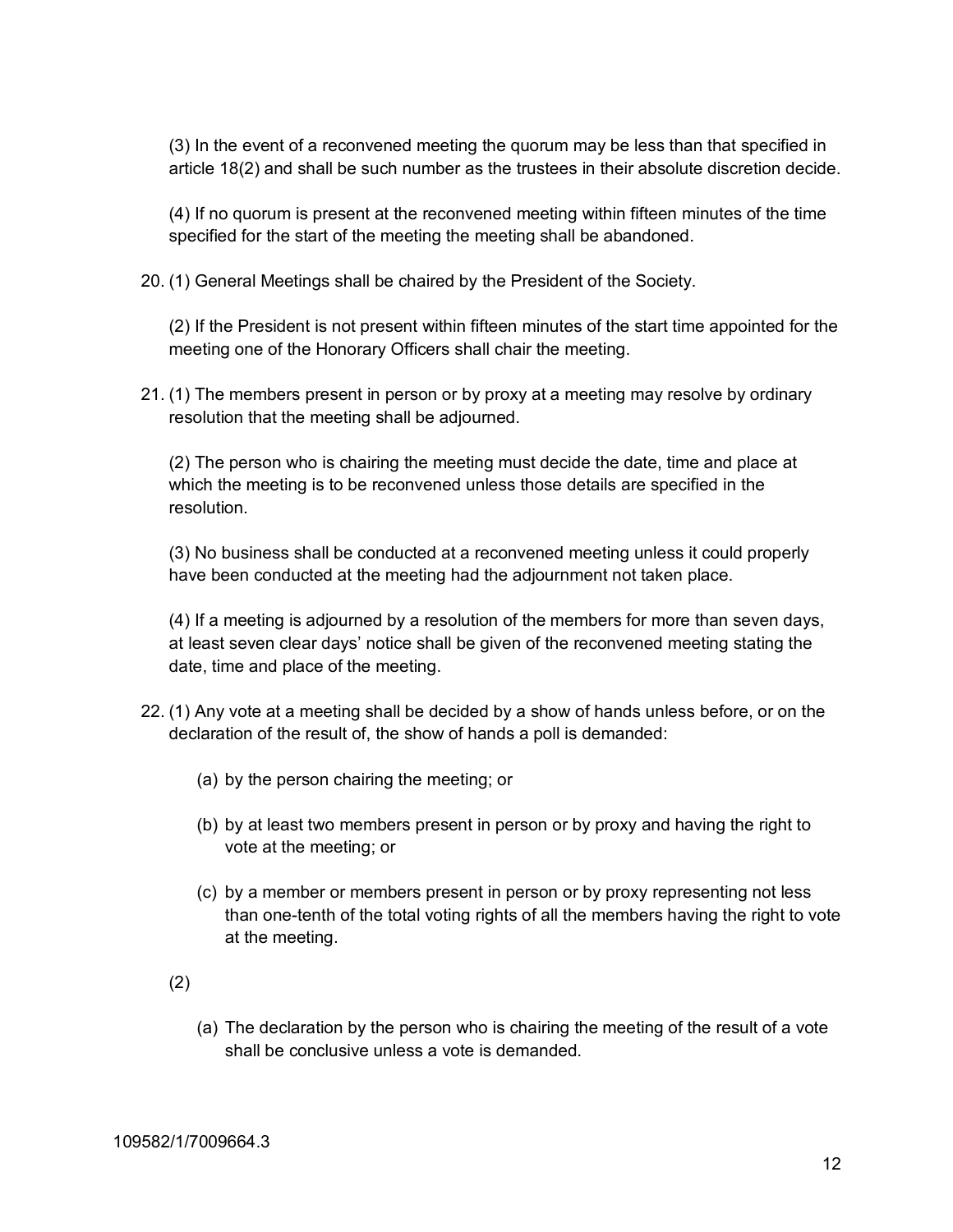(b) The result of the vote must be recorded in the minutes of the Society but the number or proportion of votes cast need not be recorded.

(3)

- (a) A demand for a poll may be withdrawn, before the poll is taken, but only with the consent of the person who is chairing the meeting.
- (b) If the demand for a poll is withdrawn the demand shall not invalidate the result of a show of hands declared before the demand was made.

(4)

- (a) A poll must be taken as the person who is chairing the meeting directs, who may appoint scrutineers (who need not be members) and who may fix a time and a place for declaring the results of the poll.
- (b) The result of the poll shall be deemed to be the resolution of the meeting at which the poll is demanded.

(5)

- (a) A poll demanded on the election of a person to chair a meeting or on a question of adjournment must be taken immediately.
- (b) A poll demanded on any other question must be taken either immediately or at such time and place as the person who is chairing the meeting directs.
- (c) The poll must be taken within thirty days after it has been demanded.
- (d) If the poll is not taken immediately, at least seven clear days' notice shall be given specifying the time and place at which the poll is to be taken.
- (e) If a poll is demanded the meeting may continue to deal with any other business that may be conducted at the meeting.

# **Content of proxy notices**

- 23. (1) Proxies may only validly be appointed by a notice in writing (a 'proxy notice') which
	- (a) states the name and address of the member appointing the proxy;
	- (b) identifies the person appointed to be that member's proxy and the General Meeting in relation to which that person is appointed;

#### 109582/1/7009664.3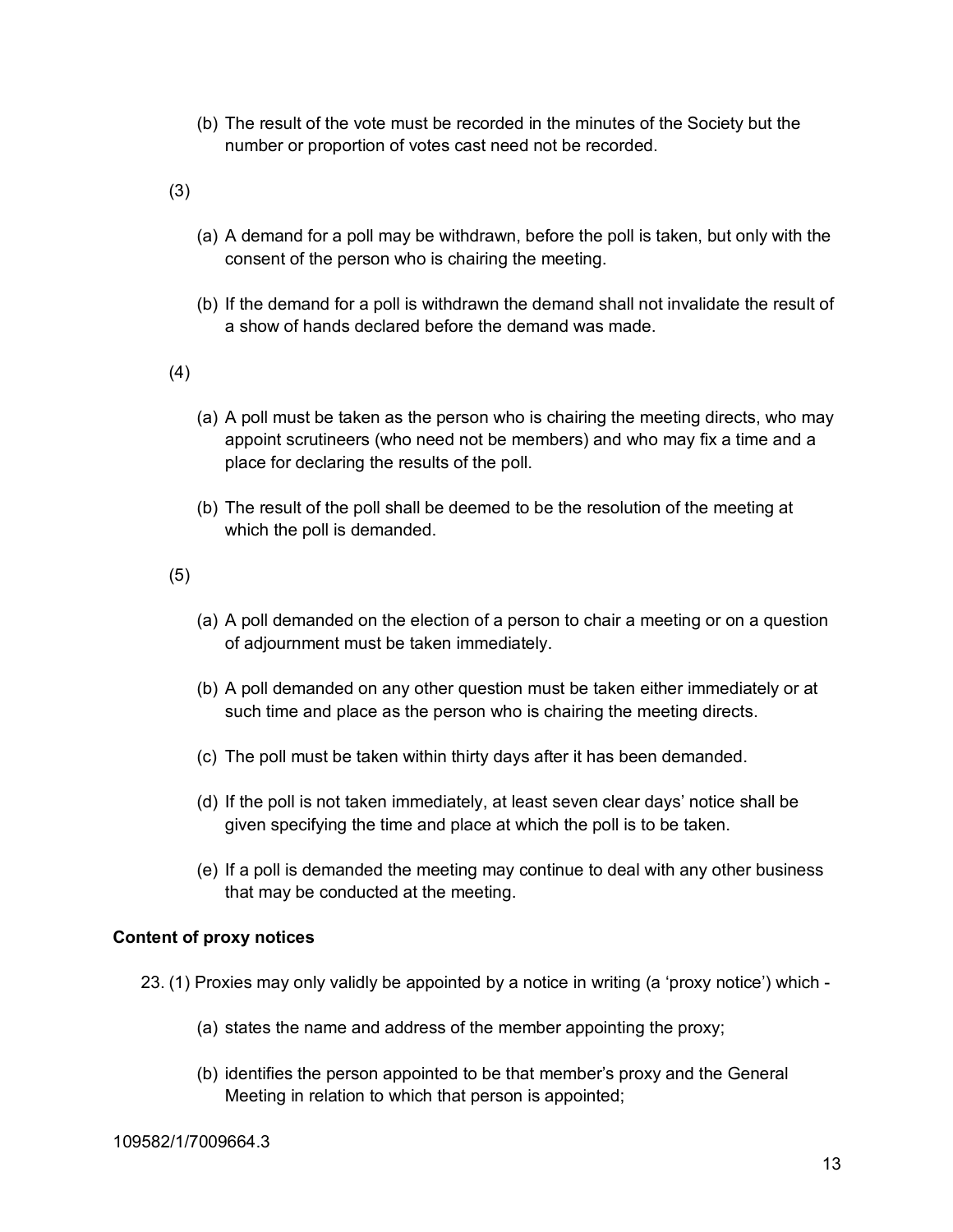- (c) is signed by or on behalf of the member appointing the proxy, or is authenticated in such a manner as the trustees may determine; and
- (d) is delivered to the Society

(2) The Society may require proxy notices to be delivered in a particular form, and may specify different forms for different purposes.

(3) Proxy notices may specify how the proxy appointed under them is to vote (or that the proxy is to abstain from voting) on one or more resolutions.

- (4) Unless a proxy notice indicates otherwise, it must be treated as
	- (a) allowing the person appointed under it as a proxy discretion as to how to vote on any ancillary or procedural resolutions put to the meeting; and
	- (b) appointing that person as a proxy in relation to any adjournment of the General Meeting to which it relates as well as the meeting itself.

# **Delivery of proxy notices**

24. (1) A person who is entitled to attend, speak or vote (either on a show of hands or on a poll) at a General Meeting remains so entitled in respect of that meeting or any adjournment of it, even though a valid proxy notice has been delivered to the Society by or on behalf of that person.

(2) An appointment under a proxy notice may be revoked by delivering to the Society a notice in writing given by or on behalf of the person by whom or on whose behalf the proxy notice was given.

(3) A notice revoking a proxy appointment only takes effect if it is delivered before the start of the meeting or adjourned meeting to which it relates.

(4) If a proxy notice is not executed by the person appointing the proxy, it must be accompanied by written evidence of the authority of the person who executed it to execute it on the appointer's behalf.

#### **Written resolutions**

25. (1) A resolution in writing agreed by a simple majority (or in the case of a special resolution by a majority of not less than 75%) of the members who would have been entitled to vote upon it had it been proposed at a General Meeting shall be effective provided that: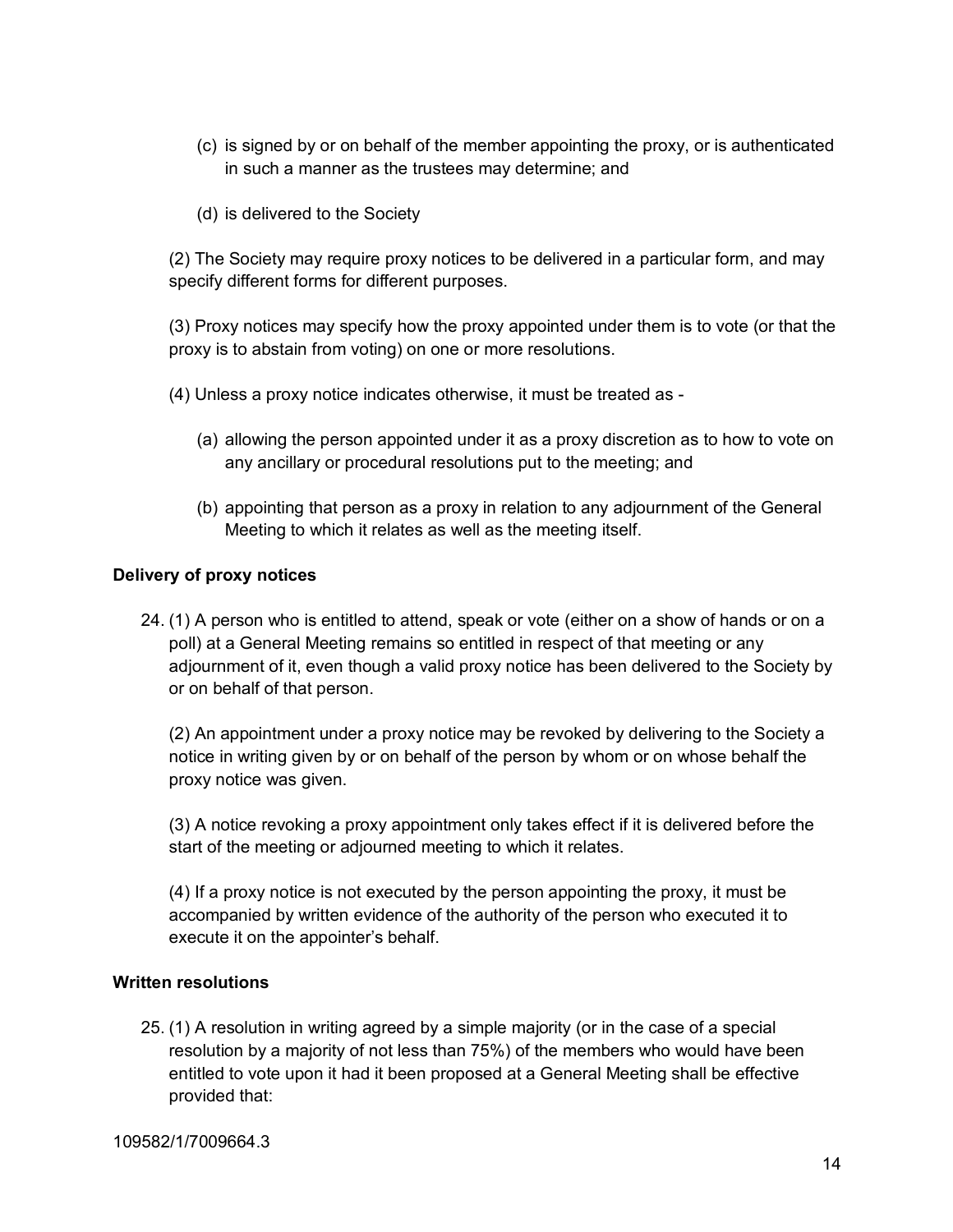- (a) a copy of the proposed resolution has been sent to every eligible member;
- (b) a simple majority (or in the case of a special resolution a majority of not less than 75%) of members has signified its agreement to the resolution; and
- (c) it is contained in an authenticated document which has been received at the registered office within the period of 28 days beginning with the circulation date.

(2) A resolution in writing may comprise several copies to which one or more members have signified their agreement.

# **Votes of members**

- 26. Subject to article 12, every member shall have one vote.
- 27. Any objection to the qualification of any voter must be raised at the meeting at which the vote is tendered and the decision of the person who is chairing the meeting shall be final.

# **Trustees**

- 28. (1) A trustee must be a natural person.
	- (2) A trustee must be a member.
	- (3) No one may be appointed a trustee if he or she would be disqualified from acting under the provisions of article 42.
- 29. The minimum number of trustees shall be six. The maximum number of trustees shall be sixteen save as otherwise resolved by special resolution of the members of the Society in General Meeting.
- 30. The trustees shall be known as the Council.
- 31. The appointment of a trustee, whether by the Society in General Meeting or by the other trustees, must not cause the number of trustees to exceed any number fixed as the maximum number of trustees.

#### **Appointment and retirement of trustees**

32. Subject to Article 36 and with the exception of the ex-officio the UK representative of the European Society of Endodontists the trustees of the Society shall be elected by the membership at the annual general meeting.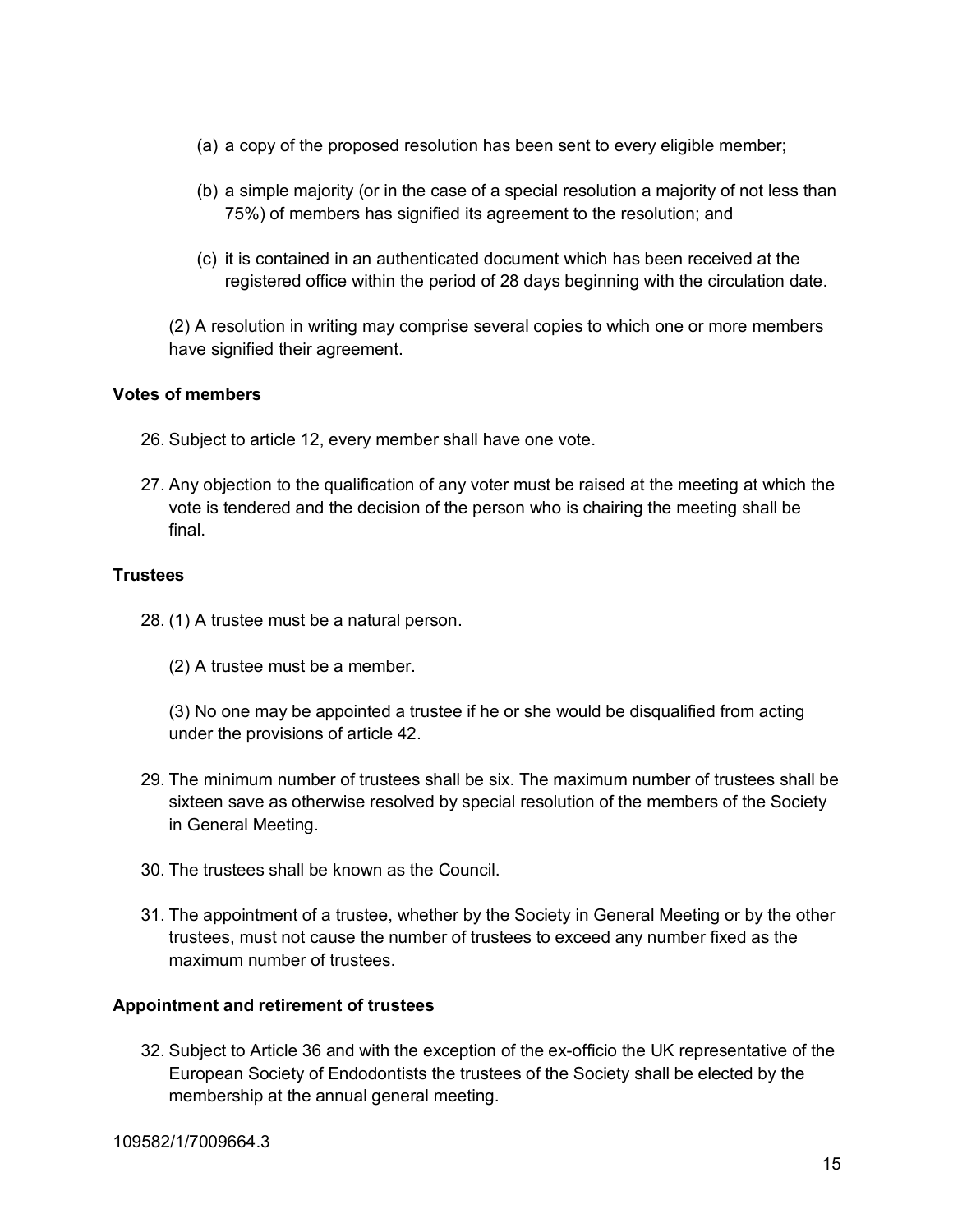- 33. Members will be invited to nominate members for election to vacant places on the Council for the succeeding year at least six weeks prior to the annual general meeting. Nominations must be proposed and seconded by members and sent to the Honorary Secretary at least four weeks prior to the annual general meeting. Notice of nominations received will be sent to all members at least two weeks prior to the annual general meeting.
- 34. The Council shall consist of Honorary Officers and ordinary members of the Council as follows:

(1) The President of the Society who shall serve as President of the Society for one year;

(2) The Past President of the Society being the most recent previous member to hold the office of President of the Society. This post shall be held for one year;

(3) The President Elect of the Society being the member elected to serve as President of the Society for a term which commences immediately following the term of the current President. This post shall be held for one year, at the expiry of which time the member shall take office as the President of the Society;

(4) The Vice President Elect of the Society being the member elected to serve as President of the Society for a term which commences from the date of the second annual general meeting following the one in which he was so elected. This post shall be held for one year, at the expiry of which time the member shall take office as the President Elect;

(5) The Honorary Secretary who shall serve for three years and be eligible for immediate re-election for one further term of three years as Honorary Secretary;

(6) The Honorary Treasurer who shall serve for three years and be eligible for immediate re-election for one further term of three years as Honorary Treasurer;

(7) The Honorary Communications Officer who shall serve for three years and be eligible for immediate re-election for one further term of three years as Honorary Communications Officer;

(8) Ex-officio the UK representative of the European Society of Endodontists;

(9) The Council may co-opt up to three ordinary members of the Council provided that the appointment would not cause the number of members to exceed any fixed number as the maximum number of trustees.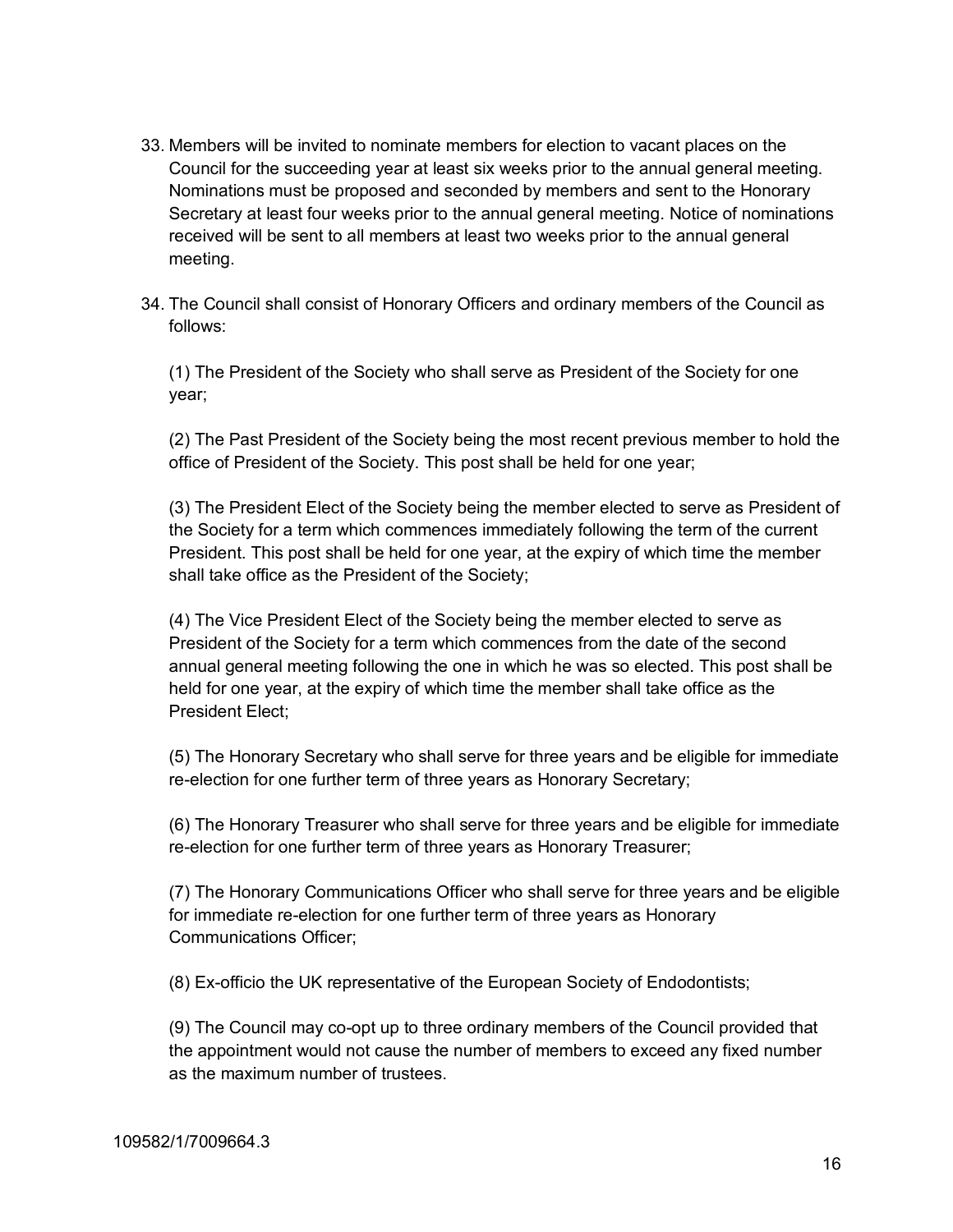35. The following shall apply in relation to the appointment of ordinary members of Council and Honorary Officers:

(1) Those officers serving for three year renewable terms (and having served for two such terms consecutively) are able to stand for another office only after a period of one year has elapsed between the completion of the tenure of one office and the start of the tenure of the next office;

(2) There shall be no fewer than three and no more than five ordinary members of Council. Term of office for ordinary members of Council shall be three years;

(3) On completion of a three year term of office ordinary members are eligible for election to an Honorary Officer post;

(4) On completion of their three year term ordinary members of Council are not eligible for re-election as an ordinary member until a period of one year has elapsed from the date on which they ceased to be a member of Council.

- 36. The first trustees shall be those persons notified to Companies House as the first directors of the Society. The first trustees may appoint the first full Council and shall designate such members of the Council as Honorary Officers or ordinary members as they see fit and shall prescribe the year of the annual general meeting at which each such trustee shall vacate office.
- 37. A trustee may not appoint an alternate or anyone to act on his or her behalf at meetings of the trustees.
- 38. The Society may by resolution:

(1) change the numbers, roles and terms of the Honorary Officers and ordinary members of Council so long as the number of trustees remains within the range fixed as the minimum and maximum number of trustees as specified in article 29;

- (2) appoint a member who is willing to act to be a trustee;
- (3) determine the rotation in which any additional trustees are to retire.
- 39. No person other than an Honorary Officer retiring by rotation may be appointed a trustee at any General Meeting unless:
	- (1) he or she is recommended for re-election by the trustees; or

(2) not less than fourteen nor more than thirty-five clear days before the date of the meeting, the Society is given a notice that: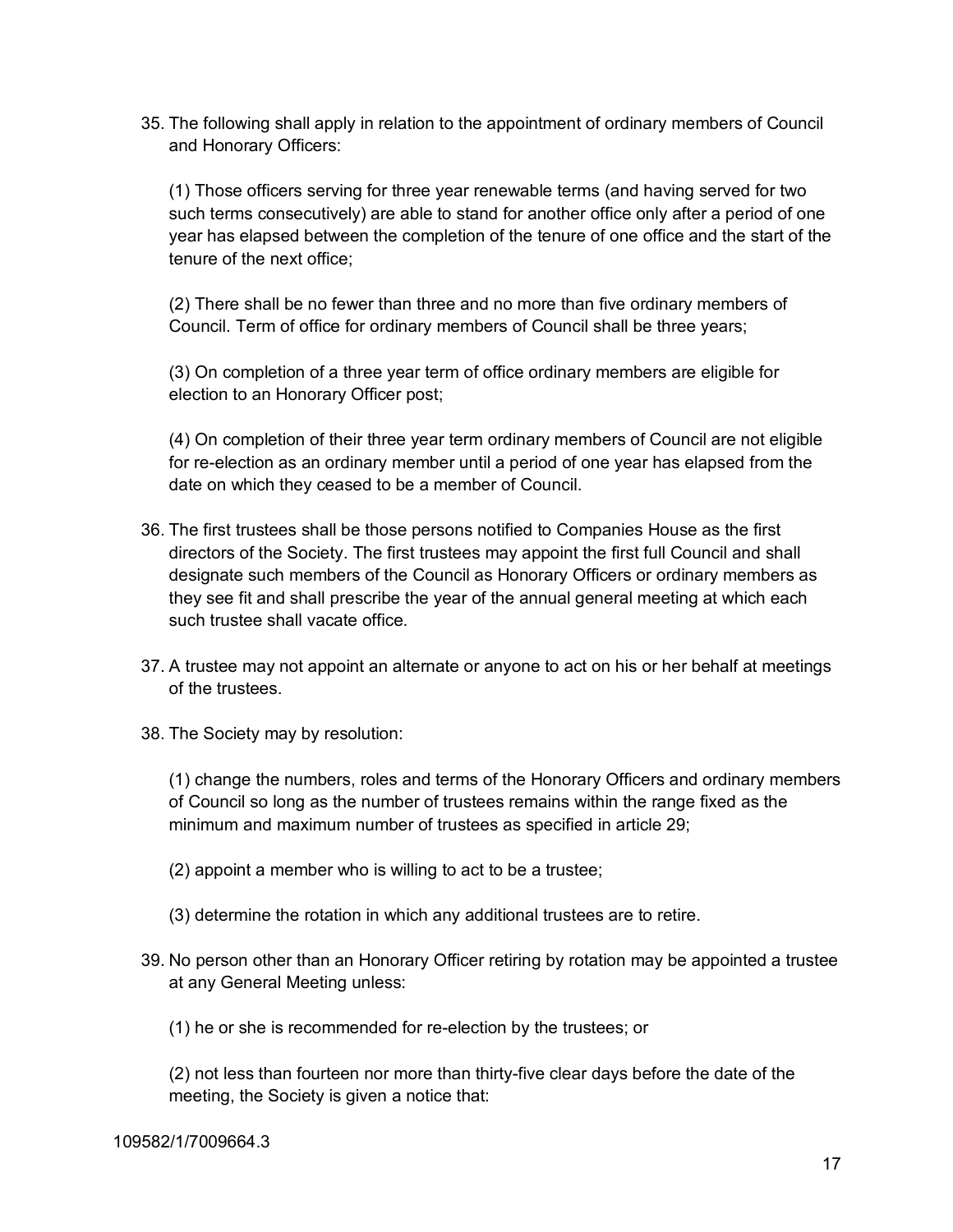- (a) is signed by a member entitled to vote at the meeting;
- (b) states the member's intention to propose the appointment of a person as a trustee;
- (c) contains the details that, if the person were to be appointed, the Society would have to file at Companies House; and
- (d) is signed by the person who is to be proposed to show his or her willingness to be appointed.
- 40. The Council shall have the power to invite one or two persons in an advisory capacity to attend any of its meetings. Such persons shall attend the meeting, be entitled to speak on the issue on which they have relevant expertise and express their own opinion and make recommendations, but shall not be counted in the quorum or have any right to vote.

# **Powers of trustees**

41. (1) The trustees shall manage the business of the Society and may exercise all the powers of the Society unless they are subject to any restrictions imposed by the Companies Acts, the articles or any special resolution.

(2) No alteration of the articles or any special resolution shall have retrospective effect to invalidate any prior act of the trustees.

(3) Any meeting of trustees at which a quorum is present at the time the relevant decision is made may exercise all the powers exercisable by the trustees.

# **Disqualification and removal of trustees**

42. A trustee shall cease to hold office if she or he:

(1) ceases to be a director of virtue of any provision in the Companies Acts or is prohibited by law from being a director;

(2) is disqualified from acting as a trustee by virtue of sections 178 to 181 of the Charities Act 2011 (or any statutory re-enactment or modification of that provision);

(3) ceases to be a member of the Society;

(4) becomes incapable by reason of mental disorder, illness or injury of managing and administering his or her own affairs;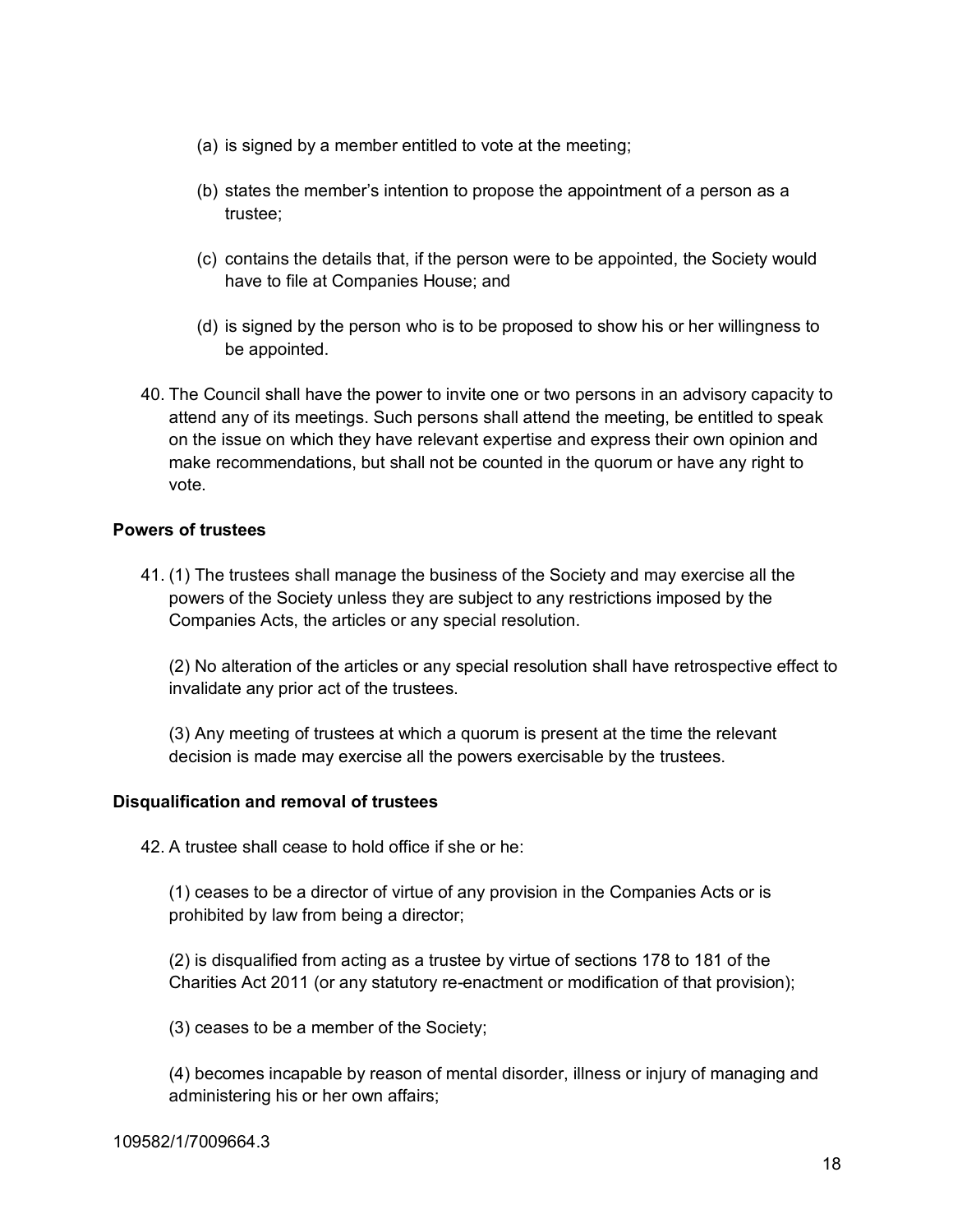(5) resigns as a trustee by notice to the Society (but only if at least two trustees will remain in office when the notice of resignation is to take effect); or

(6) is absent without the permission of the trustees from all their meetings held within a period of six consecutive months and the trustees resolve that his or her office be vacated.

### **Remuneration of trustees**

43. The trustees must not be paid any remuneration unless it is authorised by article 8.

### **Proceedings of trustees at Council Meetings**

- 44. (1) The trustees may regulate their proceedings as they see fit, subject to the provisions of the articles.
	- (2) There shall be a minimum of three meetings of the trustees per year.
	- (3) Any trustee may call a meeting of the trustees.

(4) The Honorary Secretary must call a meeting of the trustees if requested to do so by a trustee.

(5) Questions arising at a meeting shall be decided by a majority of votes.

(6) In the case of any equality of votes, the President or his representative in the chair shall have a second or casting vote.

(7) A meeting may be held by suitable electronic means agreed by the trustees in which each participant may communicate with all the other participants.

45. (1) No decision may be made by a meeting of the trustees unless a quorum is present at the time the decision is purported to be made. 'Present' includes being present by suitable electronic means agreed by the trustees in which a participant or participants may communicate with all other participants.

(2) The quorum at any meeting of the first trustees (being those persons notified to Companies House as the first directors of the Society) shall be two. Otherwise, the quorum shall be four, or the number nearest to one-third of the total number of trustees, whichever is the greater, or such larger number as may be decided from time to time by the trustees, but must include at least two Honorary Officers.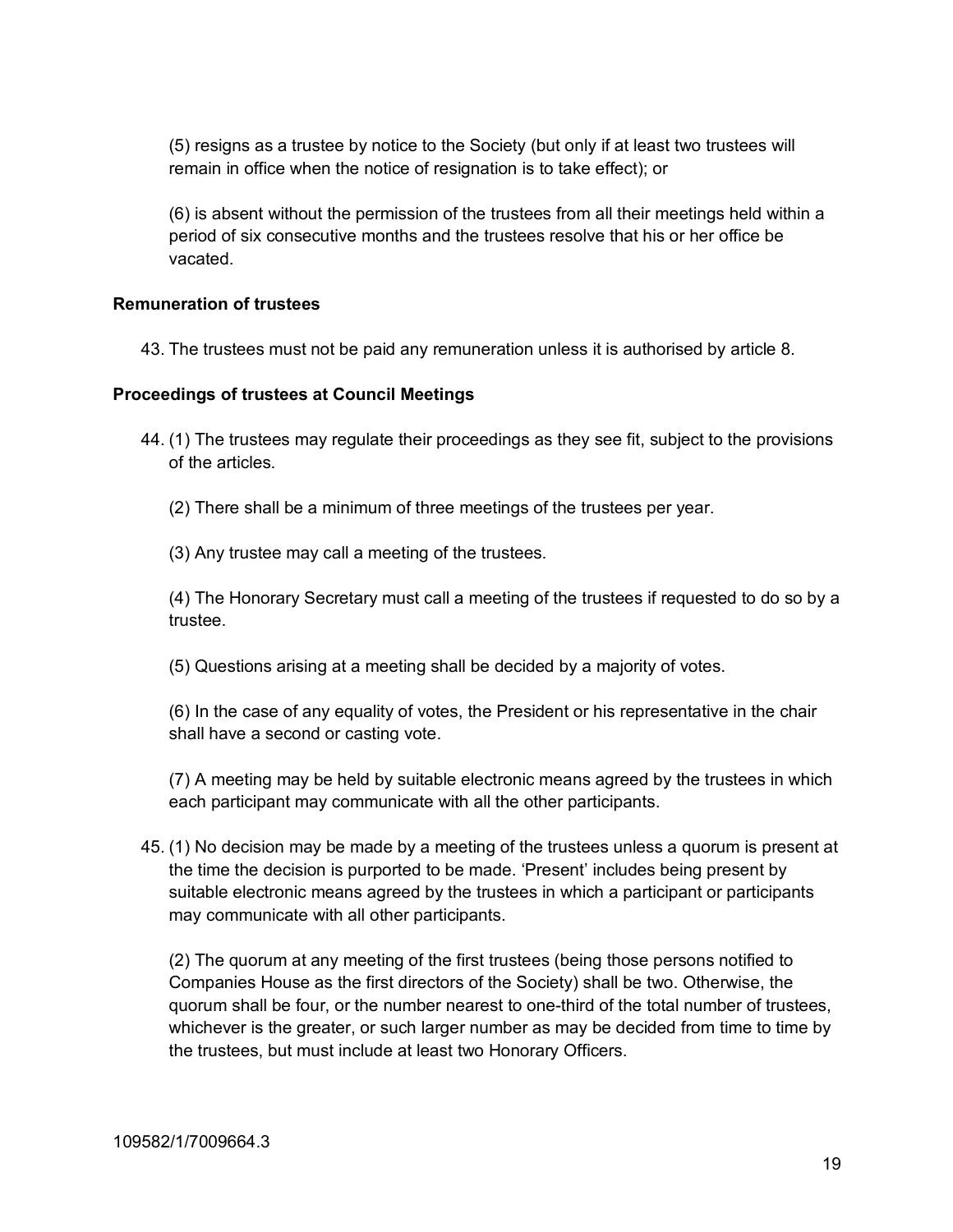(3) A trustee shall not be counted in the quorum present when any decision is made about a matter upon which that trustee is not entitled to vote.

- 46. If the number of trustees is less than the number fixed as the quorum, the continuing trustees or trustee may act only for the purpose of filling vacancies or of calling a General Meeting.
- 47. (1) The trustees shall appoint a trustee to chair their meetings and may at any time revoke such appointment. Save in exceptional circumstances the President will usually be the chair.

(2) If no-one has been appointed to chair meetings of the trustees or if the person appointed is unwilling to preside or is not present within ten minutes after the time appointed for the meeting, the trustees present may appoint one of their number to chair that meeting.

(3) The person appointed to chair meetings of the trustees shall have no functions or powers except those conferred by the articles or delegated to him or her by the trustees.

- 48. (1) The trustees may pass a resolution by written resolution. A written resolution of the Council is as valid and effective as if it had been passed at a meeting of the Council, where:
	- (a) the resolution proposed as a written resolution is circulated to all trustees for the time being;
	- (b) the resolution is accompanied by a statement informing the trustee how he or she may signify his or her agreement to the resolution; and
	- (c) a majority of the trustees signify their agreement to the resolution, provided that the resolution will be passed when sufficient agreement has been received notwithstanding that not all trustees have responded.

(2) The resolution in writing may comprise several documents containing the text of the resolution in like form to each of which one or more trustees has signified their agreement.

# **Delegation**

- 49. (1) The trustees may delegate any of their powers or functions to a committee of two or more trustees but the terms of any delegation must be recorded in the minute book.
	- (2) The trustees may impose conditions when delegating, including the conditions that: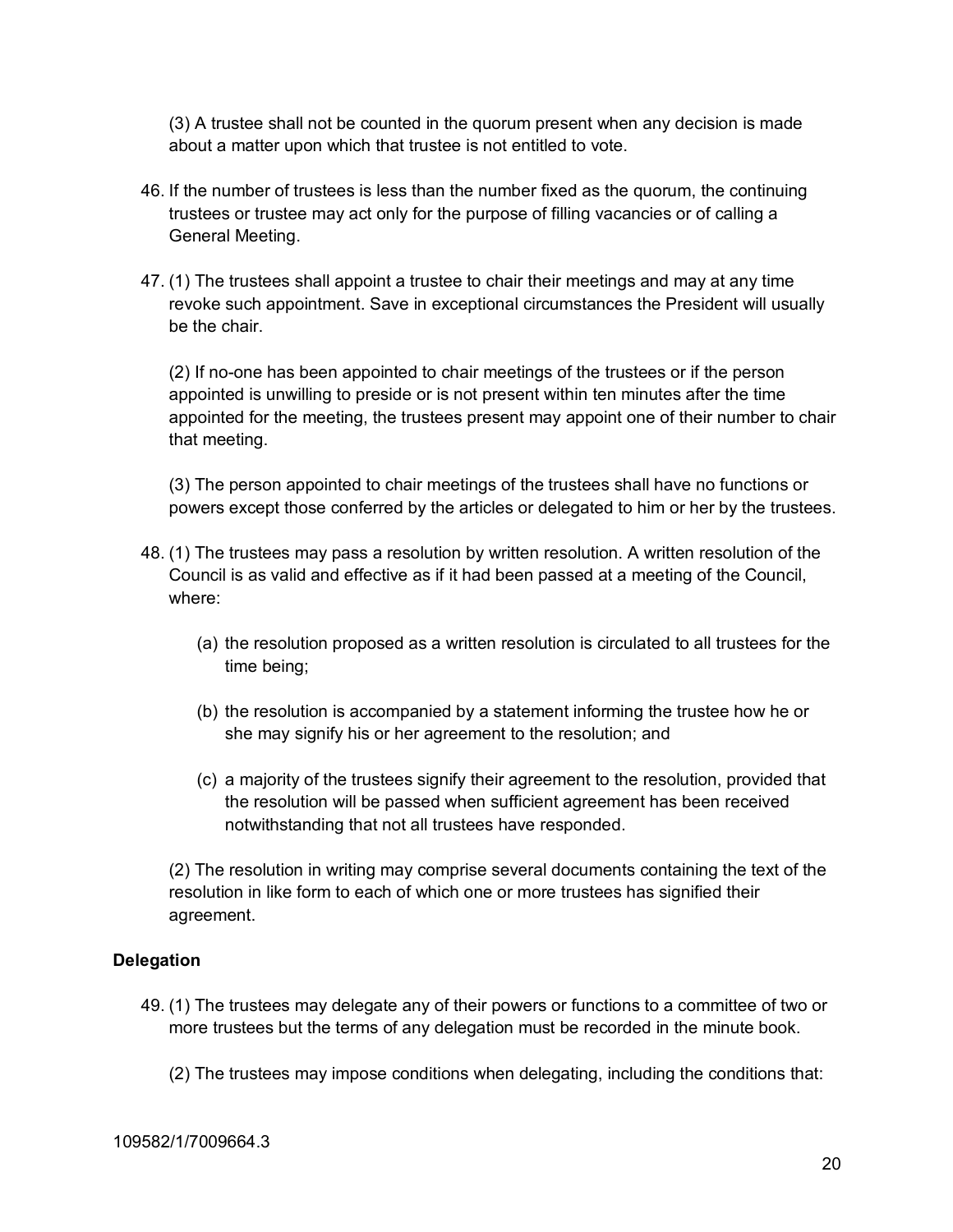- (a) the relevant powers are to be exercised exclusively by the committee to whom they delegate;
- (b) no expenditure may be incurred on behalf of the Society except in accordance with a budget previously agreed with the trustees.
- (3) The trustees may revoke or alter a delegation.
- (4) Committees may co-opt members who are not trustees to a committee.
- (5) Committees may co-opt expert advisers who are not members to a committee.
- (6) All acts and proceedings of any committees must be fully and promptly reported to the trustees.

### **Validity of trustees' decisions**

- 50. (1) Subject to article 50(2), all acts done by a meeting of trustees, or of a committee of trustees, shall be valid notwithstanding the participation in any vote of a trustee:
	- (a) who was disqualified from holding office;
	- (b) who had previously retired or who had been obliged by the constitution to vacate office;
	- (c) who was not entitled to vote on the matter, whether by reason of a conflict of interest or otherwise;

If without:

- (d) the vote of that trustee; and
- (e) that trustee being counted in the quorum;

the decision has been made by a majority of the trustees at a quorate meeting.

(2) Article 50(1) does not permit a trustee or a connected person to keep any benefit that may be conferred upon him or her by a resolution of the trustees or of a committee of trustees if, but for article 50(1), the resolution would have been void, or if the trustee has not complied with article 8.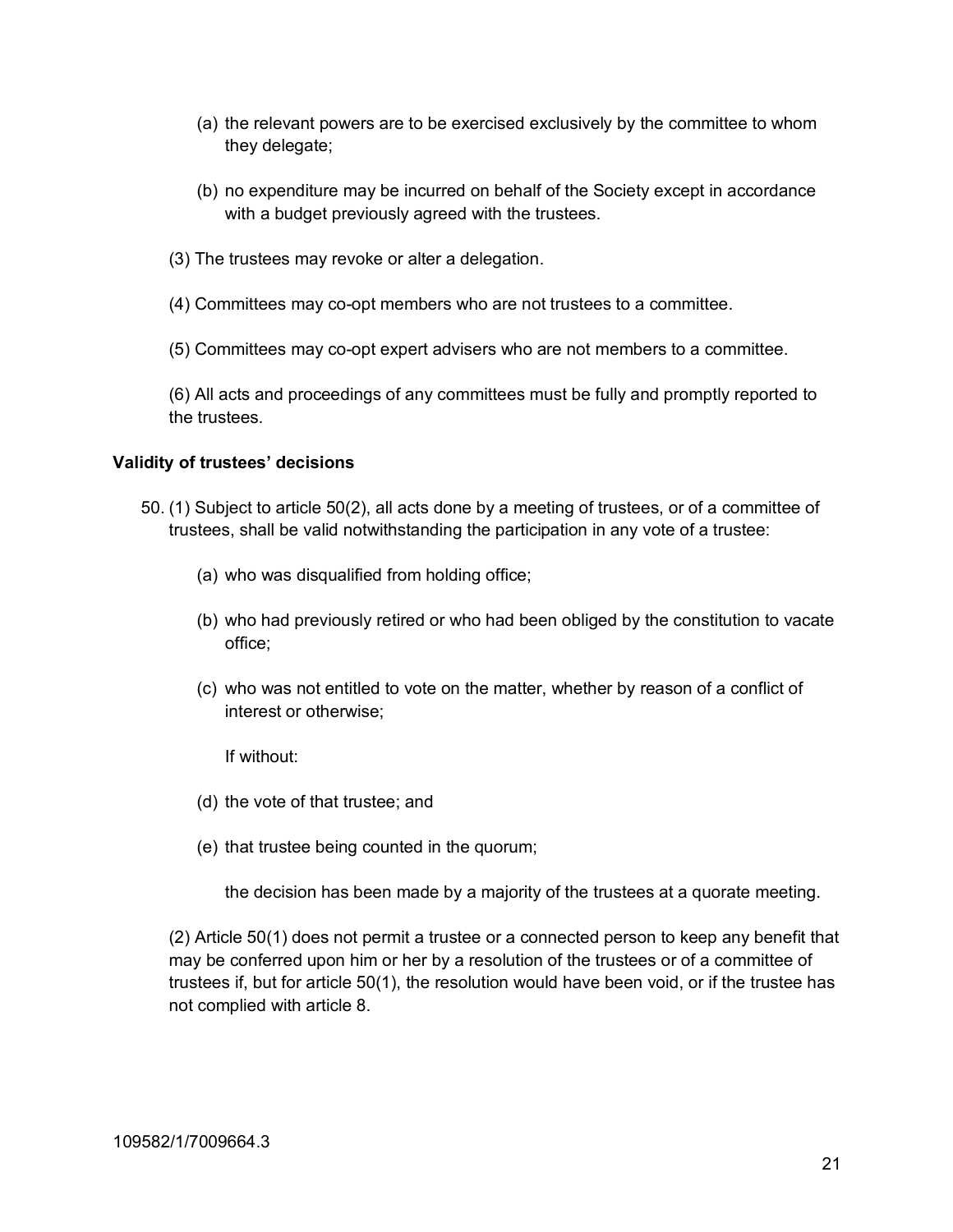#### **Seal**

51. If the Society has a seal it must only be used by the authority of the trustees or of a committee of trustees authorised by the trustees. The trustees may determine who shall sign any instrument to which the seal is affixed and unless otherwise so determined it shall be signed by a trustee and by the secretary (if any) or by a second trustee.

#### **Minutes**

- 52. The trustees must keep minutes of all:
	- (1) appointments of officers made by the trustees;
	- (2) proceedings at meetings of the Society;
	- (3) meetings of the trustees and committees of trustees including:
		- (a) the names of the trustees present at the meeting;
		- (b) the decisions made at the meetings; and
		- (c) where appropriate the reasons for the decisions.

#### **Accounts**

- 53. (1) The trustees must prepare for each financial year accounts as required by the Companies Acts. The accounts must be prepared to show a true and fair view and following accounting standards issued or adopted by the Accounting Standards Board or its successors and adhere to the recommendations of applicable Statements of Recommended Practise.
	- (2) The trustees must keep accounting records as required by the Companies Acts.

#### **Annual Report and Return and Register of Charities**

- 54. (1) The trustees must comply with the requirements of the Charities Act 2011 with regard to the:
	- (a) transmission of a copy of the statements of account to the Commission;
	- (b) preparation of an Annual Report and the transmission of a copy of it to the Commission;
	- (c) preparation of an Annual Report and its transmission to the Commission.

#### 109582/1/7009664.3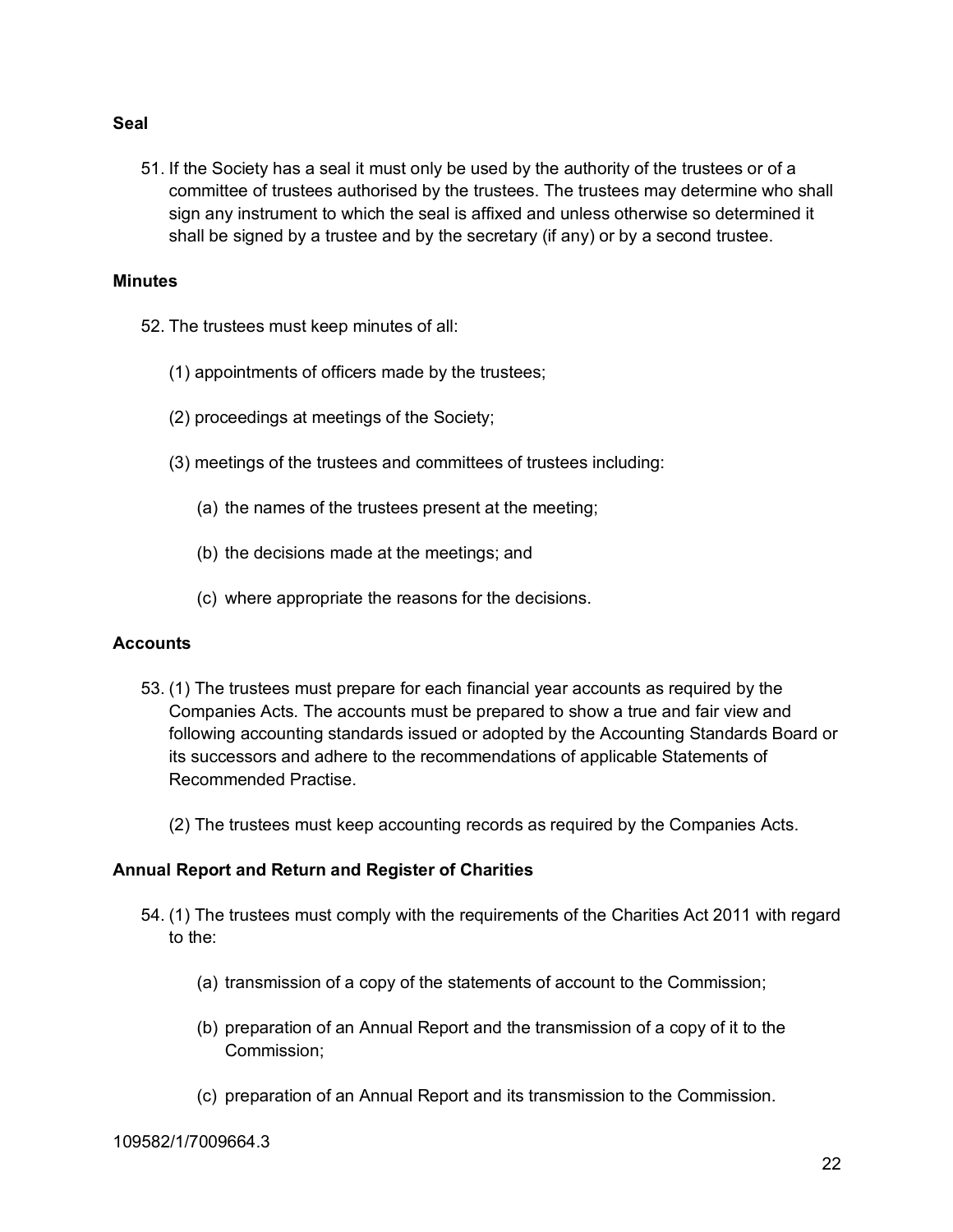(2) The trustees must notify the Commission promptly of any changes to the Society's entry on the Central Register of Charities.

### **Means of communication to be used**

55. (1) Subject to the articles, anything sent or supplied by or to the Society under the articles may be sent or supplied in any way in which the Companies Act 2006 provides for documents or information which are authorised or required by any provision of that Act to be sent or supplied by or to the Society.

(2) Subject to the articles, any notice or document to be sent or supplied to a trustee in connection with the taking of decisions by trustees may also be sent or supplied by the means by which that trustee has asked to be sent or supplied with such notices or documents for the time being.

- 56. (1) Any notice to be given to or by any person pursuant to the articles:
	- (a) must be in writing; or
	- (b) must be given in electronic form.
- 57. (1) The Society may give any notice to a member either:
	- (a) personally; or
	- (b) by sending it by post in a prepaid envelope addressed to the member at his or her address; or
	- (c) by leaving it at the address of the member; or
	- (d) by giving it in electronic form to the member's address; or
	- (e) by placing the notice on a website and providing the person with a notification in writing or in electronic form of the presence of the notice on the website. The notification must state that it concerns a notice of a company meeting and must specify the place, date and time of the meeting.

(2) A member who does not register an address with the Society or who registers only a postal address that is not within the United Kingdom shall not be entitled to receive any notice from the Society; however the Society shall make reasonable endeavours to ensure that such members do receive such notices.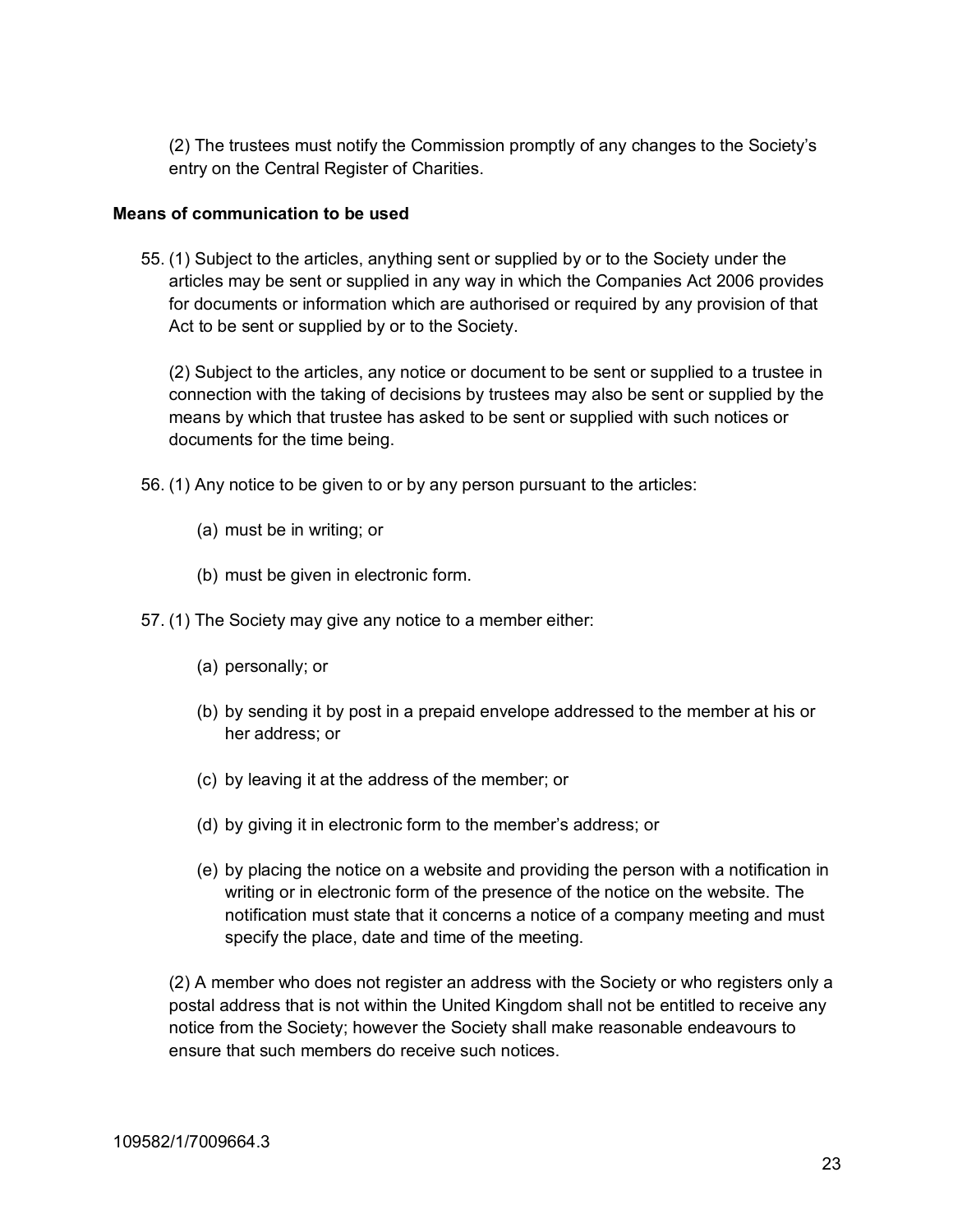- 58. A member present in person at any meeting of the Society shall be deemed to have received notice of the meeting and of the purposes for which it was called.
- 59. (1) Proof that an envelope containing a notice was properly addressed, prepaid and posted shall be conclusive evidence that the notice was given.

(2) Proof that an electronic form of notice was given shall be conclusive where the company can demonstrate that it was properly addressed and sent, in accordance with section 1147 of the Companies Act 2006.

(3) In accordance with section 1147 of the Companies Act 2006 notice shall be deemed to be given:

- (a) 48 hours after the envelope containing it was posted; or
- (b) in the case of an electronic form of communication, 48 hours after it was sent.

# **Indemnity**

60. (1) The Society may indemnify a relevant trustee against any liability incurred by him or her in that capacity, to the extent permitted by sections 232 to 234 of the Companies Act 2006.

(2) In this article a 'relevant trustee' means any trustee or former trustee of the Society.

61. The Society may indemnify an auditor against any liability incurred by him or her or it:

(1) in defending proceedings (whether civil or criminal) in which judgement is given in his or her or its favour or he or she or it is acquitted; or

(2) in connection with an application under section 1157 of the Companies Act 2006 (power of court to grant relief in case of honest and reasonable conduct) in which relief is granted to him or her or it by the Court.

#### **Rules**

- 62. (1) The trustees may from time to time make such reasonable and proper rules or byelaws as they may deem necessary or expedient for the proper conduct and management of the Society.
	- (2) The bye-laws may regulate the following matters but are not restricted to them:
		- (a) the admission of members to the Society and the rights and privileges of such members, and the entrance fees, subscriptions and other fees or payments to be made by members;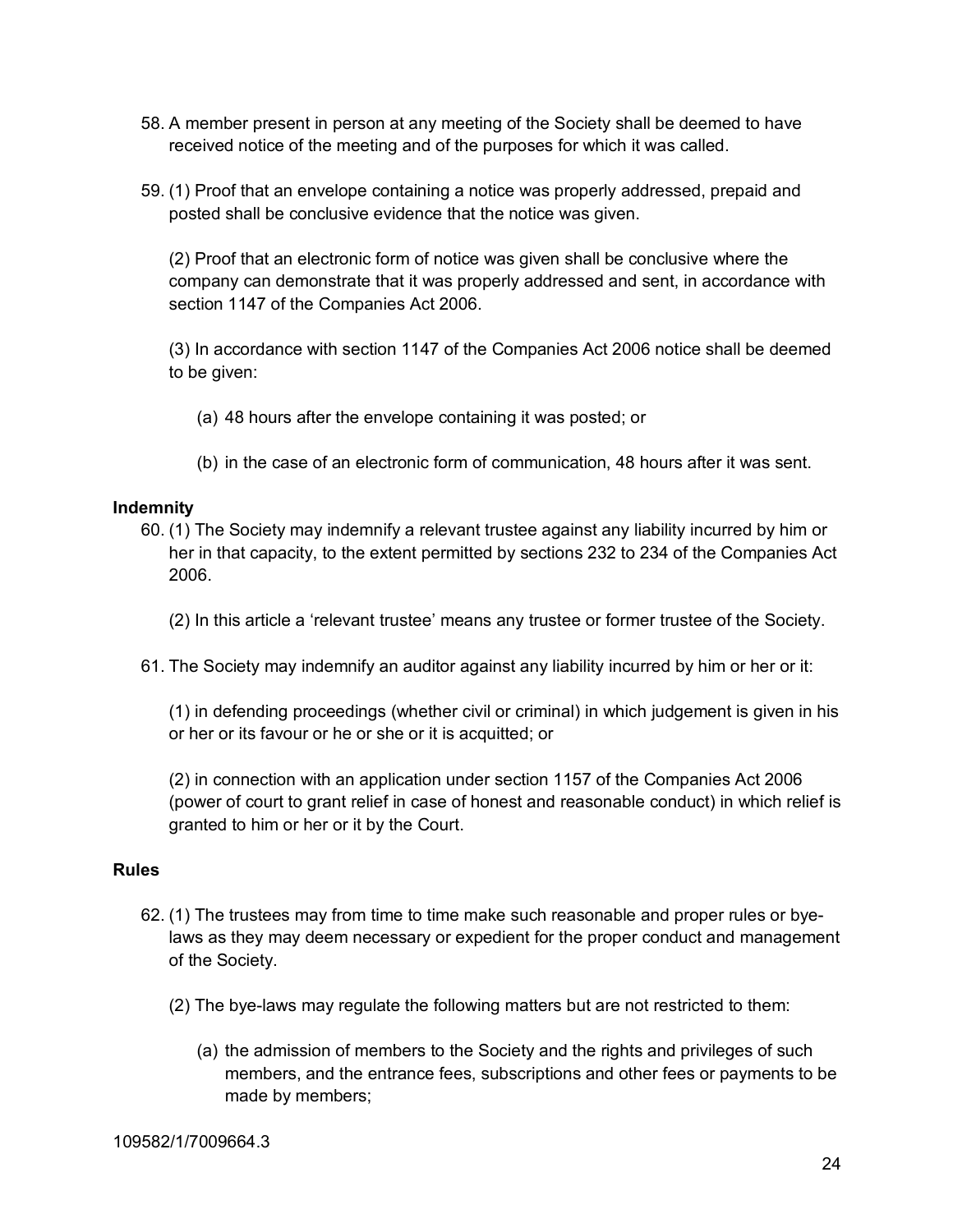- (b) the conduct of members of the Society in relation to one another, and to the Society's employees and volunteers;
- (c) the setting aside of the whole or any part or parts of the Society's premises at any particular time or times or for any particular purpose or purposes;
- (d) the procedure at General Meetings and meetings of the trustees insofar as such procedure is not regulated by the Companies Acts or by the articles;
- (e) generally, all such matters as are commonly the subject matter of company rules.

(3) The Society in General Meeting has the power to alter, add to or repeal the rules or bye-laws.

(4) The trustees must adopt such means as they think sufficient to bring the rules and bye-laws to the notice of members of the Society.

(5) The rules or bye-laws shall be binding on all members of the Society. No rule or byelaw shall be inconsistent with, or shall affect or repeal anything contained in, the articles.

### **Disputes**

63. If a dispute arises between members of the Society about the validity or propriety of anything done by the members of the Society under these articles, and the dispute cannot be resolved by agreement, the parties to the dispute must first try in good faith to settle the dispute by mediation before resorting to litigation.

# **Dissolution**

- 64. (1) The members of the Society shall at any time before, and in expectation of, its dissolution resolve that any net assets of the Society after all its debts and liabilities have been paid, or provision has been made for them, shall on or before the dissolution of the Society be applied or transferred in any of the following ways:
	- (a) directly for the Object; or
	- (b) by transfer to any charity or charities for purposes similar to the Object; or
	- (c) to any charity or charities for use for particular purposes that fall within the Object.

(2) Subject to any such resolution of the members of the Society, the trustees of the Society may at any time before and in expectation of its dissolution resolve that any net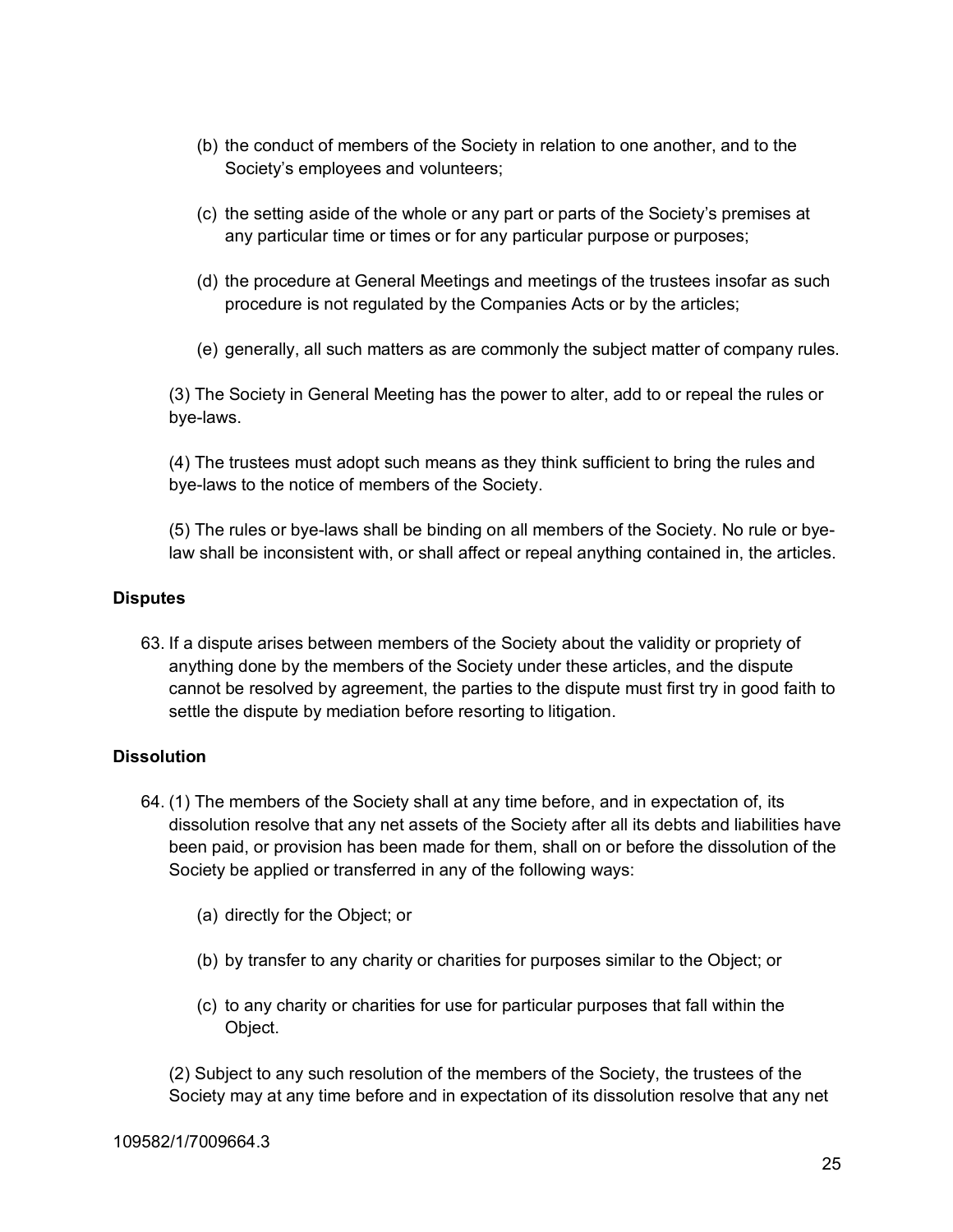assets of the Society after all its debts and liabilities have been paid, or provision made for them, shall on or before dissolution of the Society by applied or transferred:

- (a) directly for the Object; or
- (b) by transfer to any charity or charities for purposes similar to the Object; or
- (c) to any charity or charities for use for particular purposes that fall within the Object.

(3) In no circumstances shall the net assets of the Society be paid to or distributed among the members of the Society (except to a member that is itself a charity) and if no resolution in accordance with article 64(1) is passed by the members or the trustees the net assets of the Society shall be applied for charitable purposes as directed by the Court or the Commission.

# **Interpretation**

- 65. In article 8, sub-clause (2) of article 10 and sub-clause (2) of article 48 'connected person' means:
	- (1) a child, parent, grandchild, grandparent, brother or sister of the trustee;

(2) the spouse or civil partner of the trustee or of any person falling within sub-clause (1) above;

(3) a person carrying on business in partnership with the trustee or with any person falling within sub-clause (1) and (2) above;

- (4) an institution which is controlled
	- (a) by the trustee or any connected person falling within sub-clause (1), (2) or (3) above; or
	- (b) by two or more persons falling within sub-clause 4(a), when taken together

(5) a body corporate in which -

- (a) the trustee or any connected person falling within sub-clauses (1) to (3) has a substantial interest; or
- (b) two or more persons falling within sub-clause 5(a) who, when taken together, have a substantial interest.